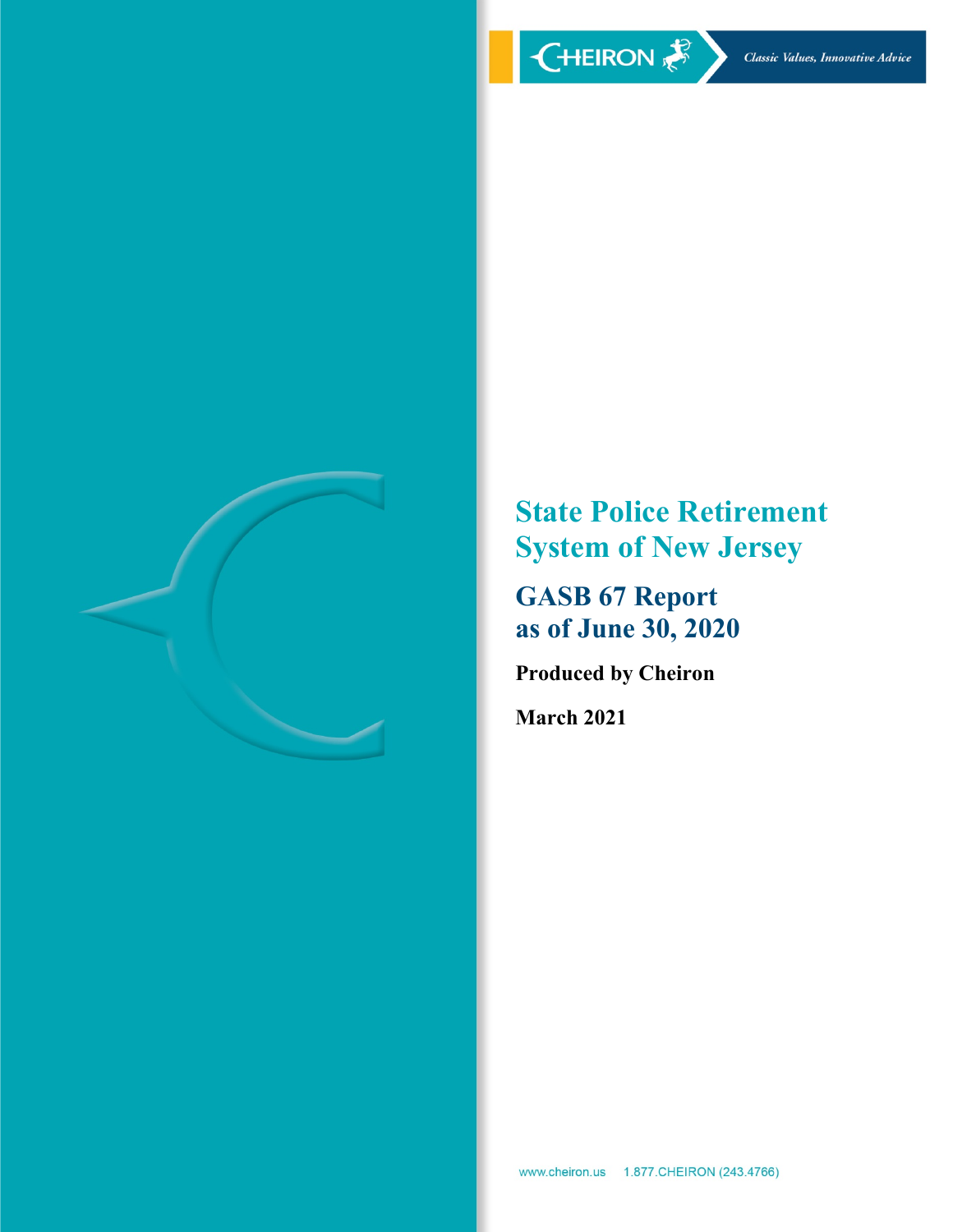# **TABLE OF CONTENTS**

| <b>Section</b>                  | <u>Page</u> |
|---------------------------------|-------------|
| Section I                       |             |
| Section II                      |             |
| Section III                     |             |
| Section IV                      |             |
| Section V                       |             |
| Section VI                      |             |
|                                 |             |
| <i><u><b>Appendices</b></u></i> |             |
| Appendix A                      |             |
| Appendix B                      |             |
| Appendix C                      |             |
| Appendix D                      |             |
| Appendix E                      |             |

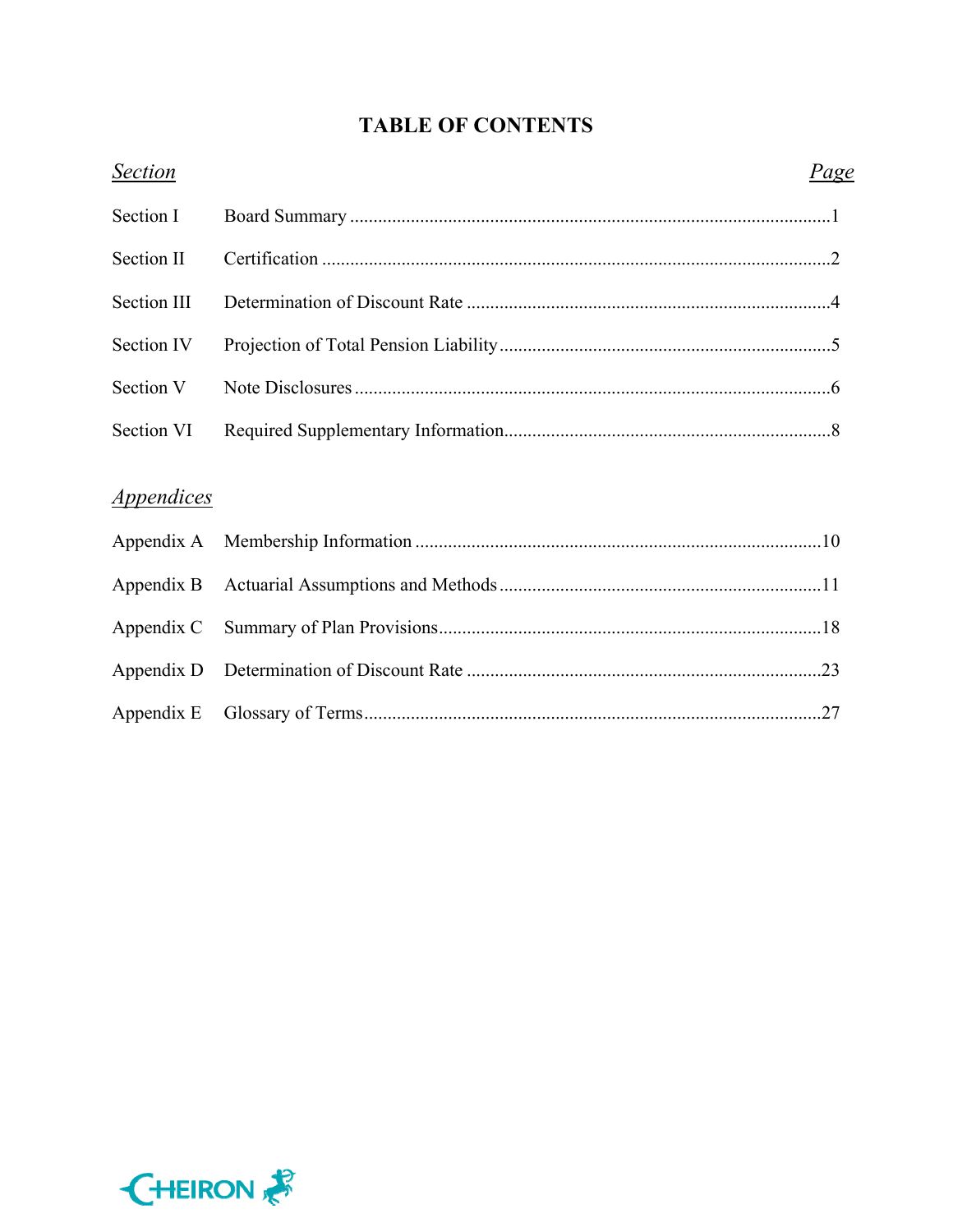## **SECTION I – BOARD SUMMARY**

The purpose of this report is to provide accounting and financial disclosure information under Governmental Accounting Standards Board Statement 67 for the State Police Retirement System of New Jersey (SPRS, Plan or System). This information includes:

- Projection of the Total Pension Liability from the valuation date to the measurement date,
- Calculation of the Net Pension Liability at the discount rate as well as discount rates 1% higher and lower than the discount rate, and
- Changes in the Net Pension Liability.

# **Highlights**

The reporting date for SPRS is June 30, 2020. Measurements as of the reporting date are based on the fair value of assets as of June 30, 2020 and the Total Pension Liability as of the valuation date, July 1, 2019, updated to June 30, 2020. There were two changes in the assumptions. The discount rate used to measure the Total Pension Liability was changed as of the measurement date. In addition, the mortality assumption was updated upon direction from the DPB. We are not aware of any other significant events that are measurable at this time between the valuation date and the measurement date, so the update procedures only included the addition of service cost and interest cost offset by actual benefit payments, and an adjustment to reflect the changes in assumptions.

| Table I-1<br><b>Summary of Results</b>                        |  |                                |  |                                |  |  |
|---------------------------------------------------------------|--|--------------------------------|--|--------------------------------|--|--|
| <b>Measurement Date</b>                                       |  | <b>June 30, 2020</b>           |  | <b>June 30, 2019</b>           |  |  |
| <b>Total Pension Liability</b><br>Plan Fiduciary Net Position |  | 5,045,134,550<br>1,727,761,545 |  | 4,619,851,586<br>1,791,789,567 |  |  |
| Net Pension Liability                                         |  | 3,317,373,005                  |  | 2,828,062,019                  |  |  |

The following table provides a summary of the key results during this reporting period.

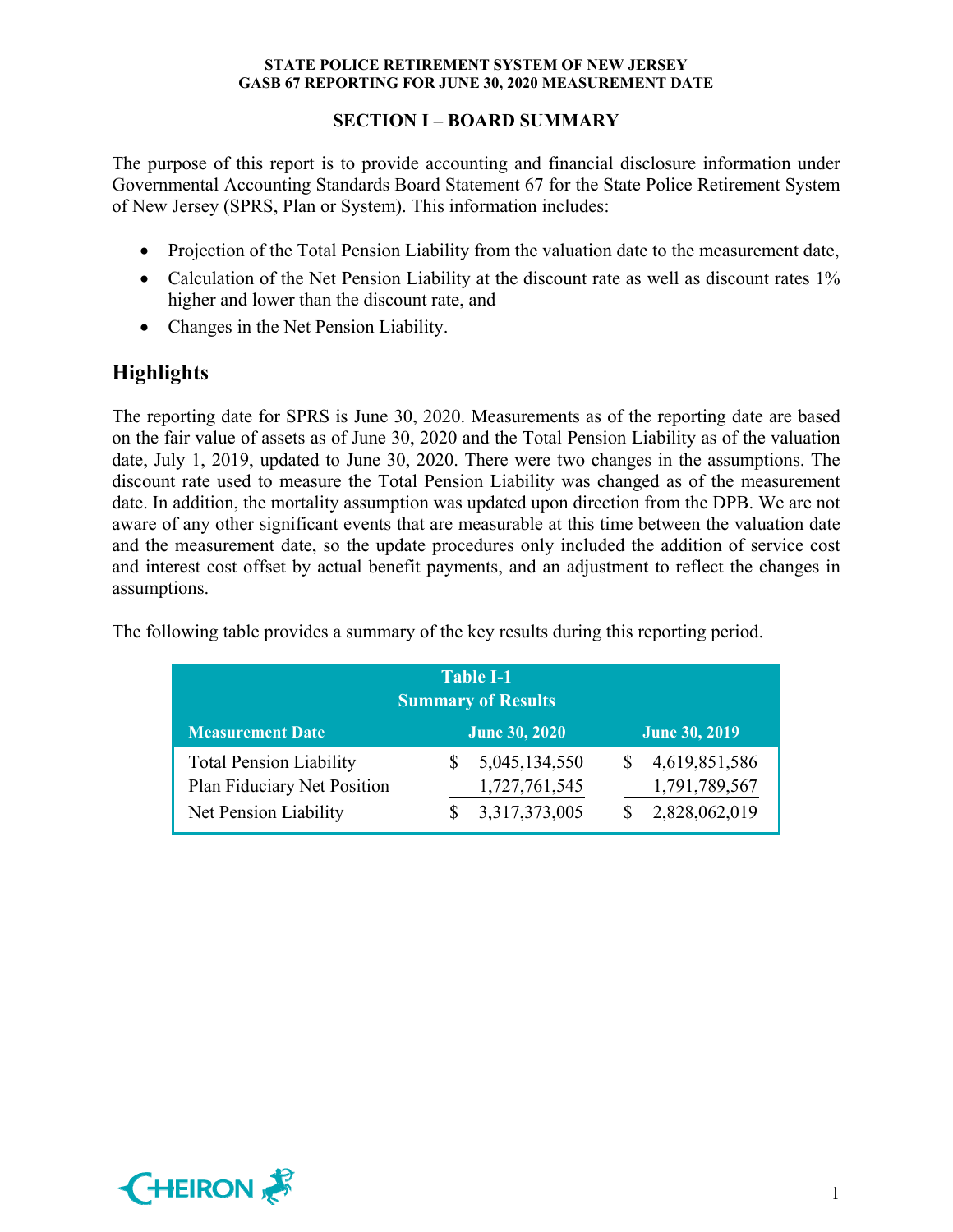### **SECTION II – CERTIFICATION**

The purpose of this report is to provide accounting and financial reporting information under GASB 67 for the State Police Retirement System of New Jersey (SPRS). This report is for the use of SPRS, the Division of Pensions and Benefits (DPB) and their auditors in preparing financial reports in accordance with applicable law and accounting requirements. This report is not appropriate for other purposes, including the measurement of funding requirements for SPRS and estimating the price to settle SPRS's obligations.

In preparing our report, we relied on information (some oral and some written) supplied by the Division of Pensions and Benefits. This information includes, but is not limited to, the plan provisions, employee data, and financial information. We performed an informal examination of the obvious characteristics of the data for reasonableness and consistency in accordance with Actuarial Standard of Practice No. 23.

Future actuarial measurements may differ significantly from the current measurements due to such factors as the following: plan experience differing from that anticipated by the economic or demographic assumptions; changes in economic or demographic assumptions; and changes in plan provisions or applicable law.

For purposes of this report, the projection of the Plan's contributions and projected benefit payments as of June 30, 2020 was based on the recommended demographic assumptions of the July 1, 2014 – June 30, 2018 Experience Study, approved by the Board of Trustees on January 28, 2020. The calculation of the Total Pension Liability as of June 30, 2020 was based on the same demographic assumptions except for the mortality assumption, which was based on the SOA's MP-2020 mortality improvement scale upon direction from the DPB. While we do not find the use of the SOA's Scale MP-2020 unreasonable, it does not reflect the analysis of actual mortality experience from our Experience Study which was the basis for our recommended mortality assumptions, including the mortality improvement scale.

This report was prepared using census data as of the July 1, 2019 valuation date and financial information as of the June 30, 2020 measurement date. Given the uncertainty and lack of credible data regarding the impact that COVID-19 may have had on the System's demographic experience between the measurement date and reporting date, no specific adjustments have been made at this time. Chapter 54, P.L. 2020, amends eligibility for accidental disability and accidental death benefits for SPRS members when related to the contraction of COVID-19 during the Public Health Emergency declared by the Governor in Executive Order 103 of 2020, as extended. Chapter 46, P.L. 2020 delays mandatory retirement in the SPRS when it would occur during a period of a state of emergency. We will continue to monitor developments regarding the COVID-19 pandemic and the impact it may have on the System. Actual experience, both demographic and economic, will be reflected in subsequent years as experience emerges.

This report also reflects three other changes to the plan provisions. Chapter 157, P.L. 2019 expanded the definition of regular or assigned duties for purposes of accidental disability retirement to include the World Trade Center (WTC) rescue, recovery, or cleanup operations between September 11, 2001 and October 11, 2011 under certain conditions. For such members who participated in the WTC rescue, recovery, or cleanup operations, the total and permanent disability may occur after retirement on a service retirement or an ordinary disability retirement.

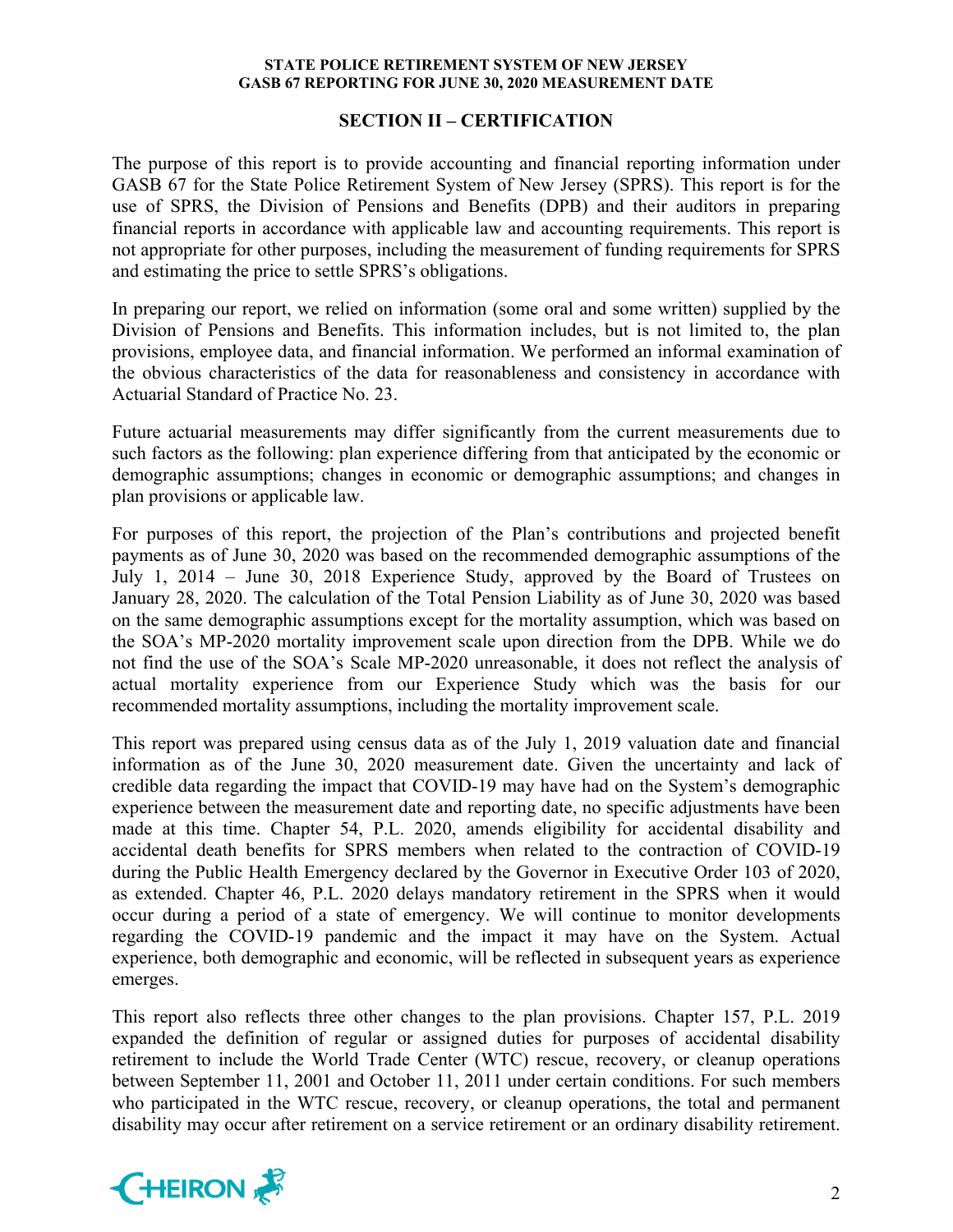#### **SECTION II – CERTIFICATION**

After reviewing the members who have submitted eligibility registration forms and/or amended benefits requests forms with the DPB, we do not expect this legislation to have a material impact on the benefits payable by the System. Therefore, the impact of Chapter 157, P.L. 2019 will be recognized as part of the demographic experience as members are approved for such benefits.

Chapter 305, P.L. 2019 increased the benefit for a surviving child in the event of ordinary death while in active service. Previously, if there was no surviving spouse, or upon the surviving spouse's death or remarriage, a total of 20% (35%, 50%) of final compensation was payable to one (two, three or more) dependent child(ren). Under Chapter 305, P.L. 2019, if there is no surviving spouse, or upon the surviving spouse's death or remarriage, 50% of final compensation is payable to surviving children in equal shares. This legislation did not impact the Total Pension Liability for this report due to the current demographic assumptions and covered population.

Chapter 251, P.L. 2019 permits service credit transferred from another State-administered retirement system to apply towards creditable service in the SPRS. Any service credit that is transferred to the SPRS will be recognized as part of the demographic experience at the time it first appears in the census data.

Based on the State Treasurer' recommendation the following investment return assumptions are used to determine the actuarially determined contributions:

- Effective with the July 1, 2019 valuation: 7.30% per annum,
- Effective with the July 1, 2021 valuation: 7.00% per annum.

In accordance with Paragraph 40 of GASB Statement No. 67, the projection of the Plan's fiduciary net position is based on a long-term expected rate of return of 7.00% per annum. The discount rate used to measure the Total Pension Liability is 5.00% as of June 30, 2020 and is described in Section III of the report.

This report and its contents have been prepared in accordance with generally recognized and accepted actuarial principles and practices and our understanding of the Code of Professional Conduct and applicable Actuarial Standards of Practice set out by the Actuarial Standards Board as well as applicable laws and regulations. Furthermore, as credentialed actuaries, we meet the Qualification Standards of the American Academy of Actuaries to render the opinion contained in this report. This report does not address any contractual or legal issues. We are not attorneys and our firm does not provide any legal services or advice.

This report was prepared for SPRS for the purposes described herein and for the use by the plan auditor in completing an audit related to the matters herein. Other users of this report are not intended users as defined in the Actuarial Standards of Practice, and Cheiron assumes no duty or liability to such other users.

Janet Cranna, FSA, FCA, MAAA, EA Anu Patel, FSA, MAAA, EA Principal Consulting Actuary Principal Consulting Actuary

Anu Patil

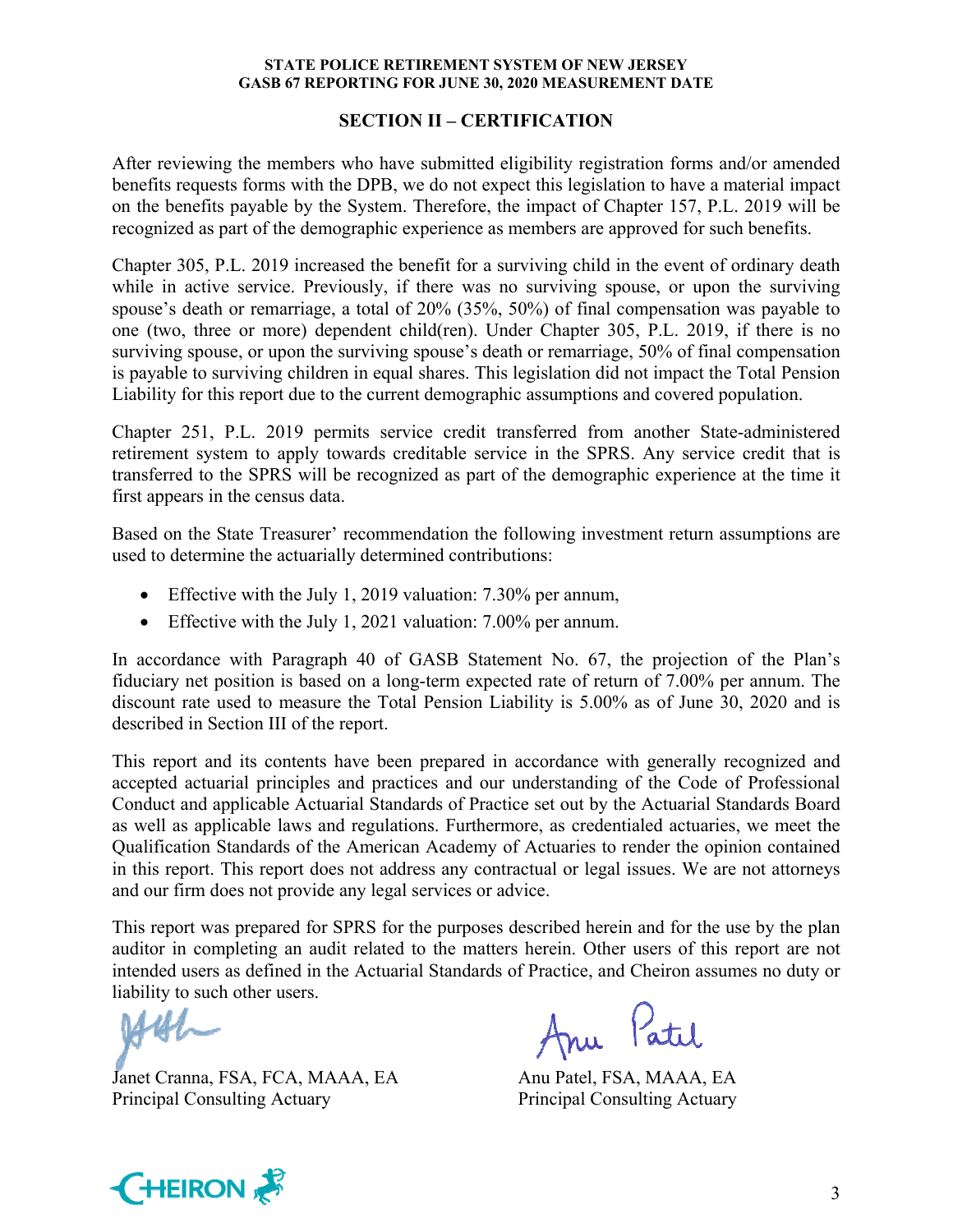## **SECTION III – DETERMINATION OF DISCOUNT RATE**

The discount rate used to measure the Total Pension Liability was 5.51% as of June 30, 2019 and 5.00% as of June 30, 2020. As discussed with the Division of Pensions and Benefits, the projection of cash flows used to determine the discount rate as of June 30, 2020 assumed:

- In accordance with Paragraph 40 of GASB Statement No. 67, the projection of the Plan's fiduciary net position is based on a long-term expected rate of return of 7.00% per annum.
- In accordance with Paragraph 37 of GASB Statement No. 67, the projection of the Plan's contributions and projected benefit payments are based on the same assumptions used to determine the expected contributions for the System. The demographic assumptions are based on the recommendations of the July 1, 2014 – June 30, 2018 Experience Study as approved by the Board of Trustees on January 28, 2020.

Based on the State Treasurer' recommendation the following investment return assumptions are used to determine the actuarially determined contributions:

- o Effective with the July 1, 2019 valuation: 7.30% per annum,
- o Effective with the July 1, 2021 valuation: 7.00% per annum.
- It is assumed that the State will contribute 78.00% of the actuarially determined contribution and 100% of its Non-Contributory Group Insurance Premium Fund (NCGIPF) contribution for all years of the projection. The 78.00% contribution rate is the total State contribution rate expected to be paid in fiscal year ending June 30, 2021 with respect to the actuarially determined contribution for the fiscal year ending June 30, 2021 for all State administered retirement systems.
- Consistent with Chapter 83, P.L. 2016, it is assumed that the State will make pension contributions in equal amounts at the end of each quarter.
- Annual administrative expenses are assumed to be 0.27% of expected pension benefit payments.

Based on these assumptions, the pension Plan's fiduciary net position was projected to be available to make all projected future benefit payments of current Plan members through fiscal year ending 2057. Municipal bond rates of 3.50% as of June 30, 2019 and 2.21% as of June 30, 2020 were used in the development of the blended GASB discount rate after the Plan's fiduciary net position was no longer sufficient to make future benefit payments. As selected by the State Treasurer, the rates are based on the Bond Buyer GO 20-Bond Municipal Bond Index. Based on the long-term rate of return of 7.00% and the municipal bond rate of 3.50% as of June 30, 2019 and the long-term rate of return of 7.00% and the municipal bond rate of 2.21% as of June 30, 2020, the blended GASB discount rates are 5.51% as of June 30, 2019 and **5.00%** as of June 30, 2020. The assumed discount rates have been determined in accordance with the method prescribed by GASB Statement No. 67. See Appendix D for the determination of the discount rate.

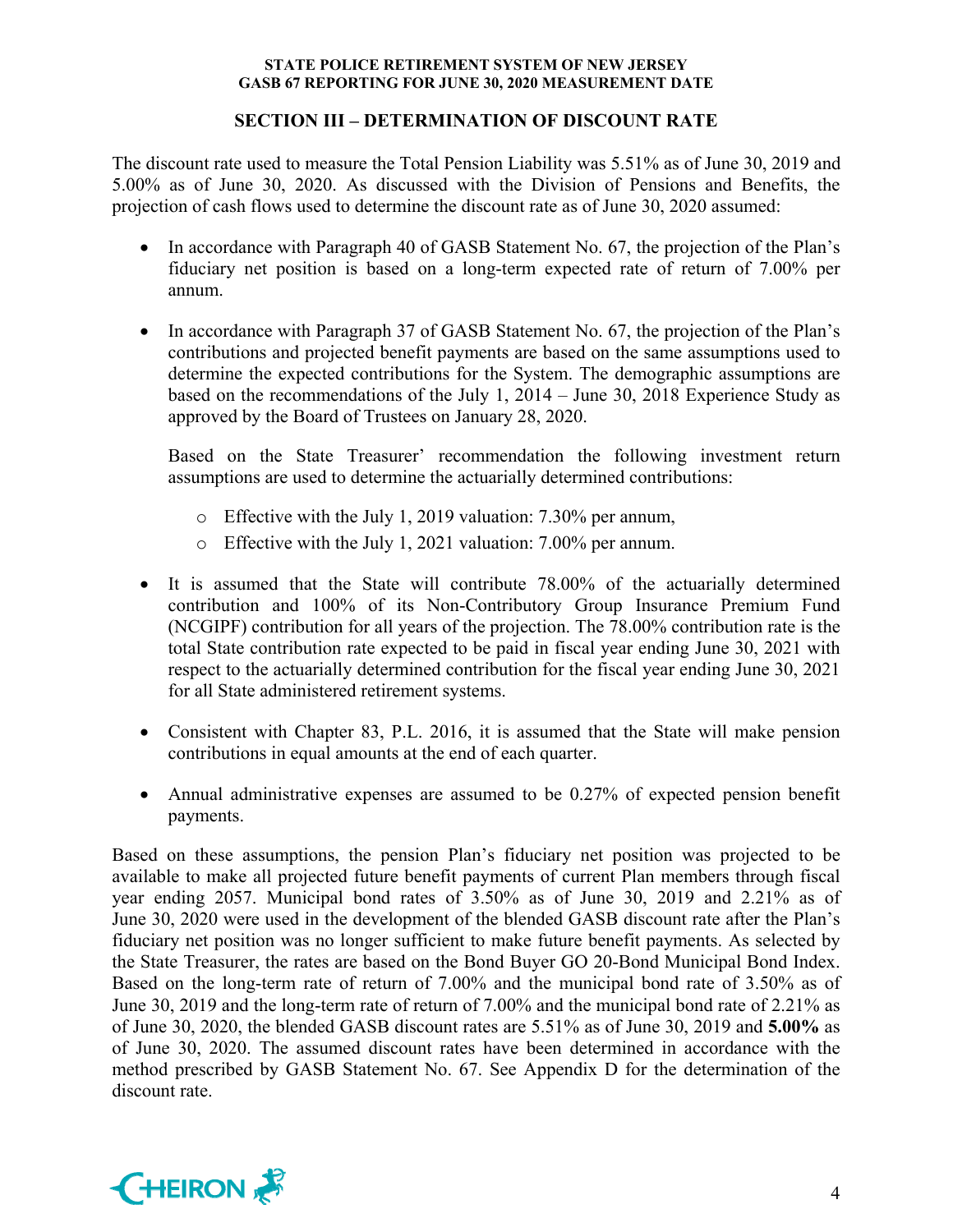## **SECTION IV – PROJECTION OF TOTAL PENSION LIABILITY**

The Total Pension Liability (TPL) at the end of the measurement year, June 30, 2020, is measured as of a valuation date of July 1, 2019 and projected to June 30, 2020. The TPL and service cost were calculated using the Entry Age Normal Cost Method as prescribed by GASB 67. All TPL amounts shown in Table IV-1 include liabilities attributable to the NCGIPF. In addition, net employer transfer contributions and net member transfer contributions with accumulated interest have been added to the June 30, 2020 TPL.

During the measurement year there was a change in assumptions. There were no other significant events during the projection period of which we are aware. Because the TPL shown in the prior report was measured as of July 1, 2018 and projected to June 30, 2019, it will not match the amounts measured as of July 1, 2019 that are shown in this exhibit.

The following table shows the projection of the TPL at discount rates equal to the rate used for disclosure and plus and minus one percent from the rate used for disclosure.

| <b>Table IV-1</b><br><b>Projection of Total Pension Liability from Valuation to Measurement Date</b> |             |                  |              |                  |              |                 |
|------------------------------------------------------------------------------------------------------|-------------|------------------|--------------|------------------|--------------|-----------------|
| <b>Discount Rate</b>                                                                                 |             | $4.00\%$         |              | $5.00\%$         |              | $6.00\%$        |
| <b>Total Pension Liability, 7/1/2019</b>                                                             |             |                  |              |                  |              |                 |
| Actives                                                                                              | \$          | 1,993,817,015 \$ |              | 1,662,087,868 \$ |              | 1,401,654,833   |
| Deferred Vested                                                                                      |             | 0                |              | $\Omega$         |              |                 |
| Retirees                                                                                             |             | 3,662,145,340    |              | 3,262,659,958    |              | 2,934,028,968   |
| <b>Total</b>                                                                                         | $\mathbf S$ | 5,655,962,355    | <sup>S</sup> | 4,924,747,826    | $\mathbf{s}$ | 4,335,683,801   |
| <b>Service Cost</b>                                                                                  |             | 136,834,724      |              | 104,923,946      |              | 81,348,601      |
| <b>Benefit Payments</b>                                                                              |             | (230, 638, 032)  |              | (230, 638, 032)  |              | (230, 638, 032) |
| <b>Net Transfer Contributions - Employer</b>                                                         |             | 113,377          |              | 113,377          |              | 113,377         |
| <b>Net Transfer Contributions - Member</b>                                                           |             | 191,929          |              | 191,929          |              | 191,929         |
| <b>Interest</b>                                                                                      |             | 227,150,396      |              | 245,795,504      |              | 258, 212, 614   |
| <b>Total Pension Liability, 6/30/2020</b>                                                            | S           | 5,789,614,749    | S.           | 5,045,134,550    | -S           | 4,444,912,290   |

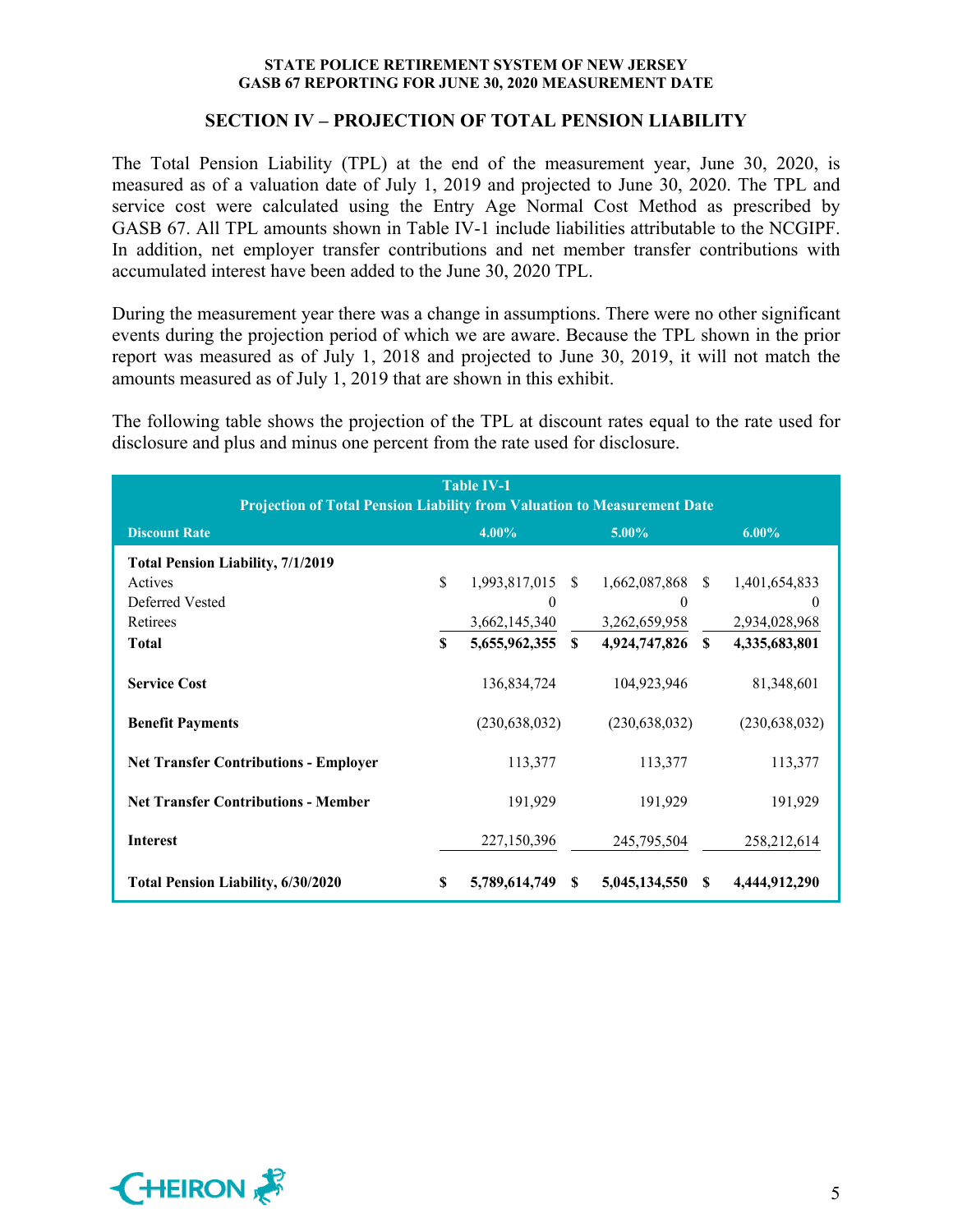#### **SECTION V – NOTE DISCLOSURES**

The following table shows the changes in the Total Pension Liability, the Plan Fiduciary Net Position (i.e., fair value of System assets), and the Net Pension Liability during the Measurement Year. There were changes in assumptions as the mortality improvement rates used for the TPL were updated from the MP-2019 to the MP-2020 mortality improvement scale as directed by the DPB. In addition, the discount rate decreased from 5.51% as of June 30, 2019 to 5.00% as of June 30, 2020 in accordance with the method prescribed by GASB Statement No. 67. The impact of these changes is displayed on the following table.

| <b>Table V-1</b><br><b>Change in Net Pension Liability</b> |    |                                                 |    |                                                     |                                                       |
|------------------------------------------------------------|----|-------------------------------------------------|----|-----------------------------------------------------|-------------------------------------------------------|
|                                                            |    |                                                 |    | <b>Increase (Decrease)</b>                          |                                                       |
|                                                            |    | <b>Total Pension</b><br><b>Liability</b><br>(a) |    | <b>Plan Fiduciary</b><br><b>Net Position</b><br>(b) | <b>Net Pension</b><br><b>Liability</b><br>$(a) - (b)$ |
| <b>Balances at 6/30/2019</b>                               | \$ | 4,619,851,586                                   | S. | 1,791,789,567                                       | \$<br>2,828,062,019                                   |
| Changes for the year:                                      |    |                                                 |    |                                                     |                                                       |
| Service cost                                               |    | 92,264,920                                      |    |                                                     | 92,264,920                                            |
| Interest                                                   |    | 253,377,036                                     |    |                                                     | 253,377,036                                           |
| Changes of benefits                                        |    |                                                 |    |                                                     | $\theta$                                              |
| Differences between expected and actual experience         |    | 6,595,373                                       |    |                                                     | 6,595,373                                             |
| Changes of assumptions                                     |    | 303,378,361                                     |    |                                                     | 303,378,361                                           |
| Contributions - employer                                   |    |                                                 |    | 117,911,260                                         | (117,911,260)                                         |
| Contributions - member                                     |    |                                                 |    | 24, 292, 258                                        | (24,292,258)                                          |
| Net transfers from other systems - employer                |    | 113,377                                         |    | 113,377                                             |                                                       |
| Net transfers from other systems - member                  |    | 191,929                                         |    | 191,929                                             |                                                       |
| Net investment income                                      |    |                                                 |    | 24,733,948                                          | (24, 733, 948)                                        |
| Benefit payments                                           |    | (230, 638, 032)                                 |    | (230, 638, 032)                                     |                                                       |
| Administrative expense                                     |    |                                                 |    | (632,762)                                           | 632,762                                               |
| Net changes                                                |    | 425,282,964                                     |    | (64,028,022)                                        | 489,310,986                                           |
| <b>Balances at 6/30/2020</b>                               |    | 5,045,134,550                                   |    | 1,727,761,545                                       | 3,317,373,005                                         |

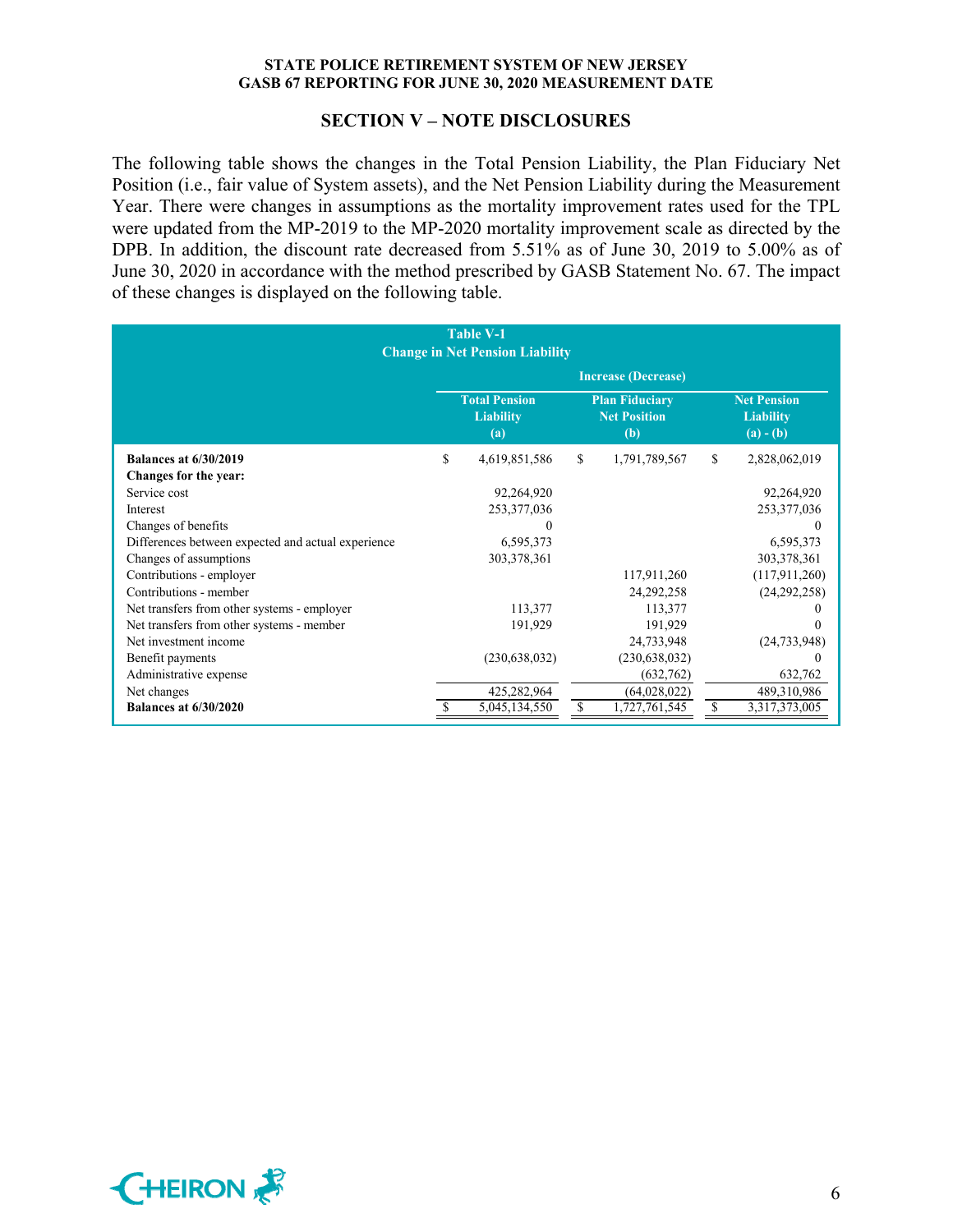## **SECTION V – NOTE DISCLOSURES**

Changes in the discount rate affect the measurement of the TPL. Lower discount rates produce a higher TPL and higher discount rates produce a lower TPL. Because the discount rate does not affect the measurement of assets, the percentage change in the NPL can be very significant for a relatively small change in the discount rate. The following table shows the sensitivity of the NPL to the discount rate.

| <b>Table V-2</b><br><b>Sensitivity of Net Pension Liability to Changes in Discount Rate</b> |   |                                                 |              |                                                 |    |                                                 |
|---------------------------------------------------------------------------------------------|---|-------------------------------------------------|--------------|-------------------------------------------------|----|-------------------------------------------------|
|                                                                                             |   | $1\%$<br><b>Decrease</b><br>$4.00\%$            |              | <b>Discount</b><br>Rate<br>$5.00\%$             |    | $1\%$<br><b>Increase</b><br>$6.00\%$            |
| <b>Total Pension Liability</b><br>Plan Fiduciary Net Position<br>Net Pension Liability      | S | 5,789,614,749<br>1,727,761,545<br>4,061,853,204 | <sup>S</sup> | 5,045,134,550<br>1,727,761,545<br>3,317,373,005 | -S | 4,444,912,290<br>1,727,761,545<br>2,717,150,745 |
| Plan Fiduciary Net Position as a Percentage<br>of the Total Pension Liability               |   | 29.8%                                           |              | 34.2%                                           |    | 38.9%                                           |

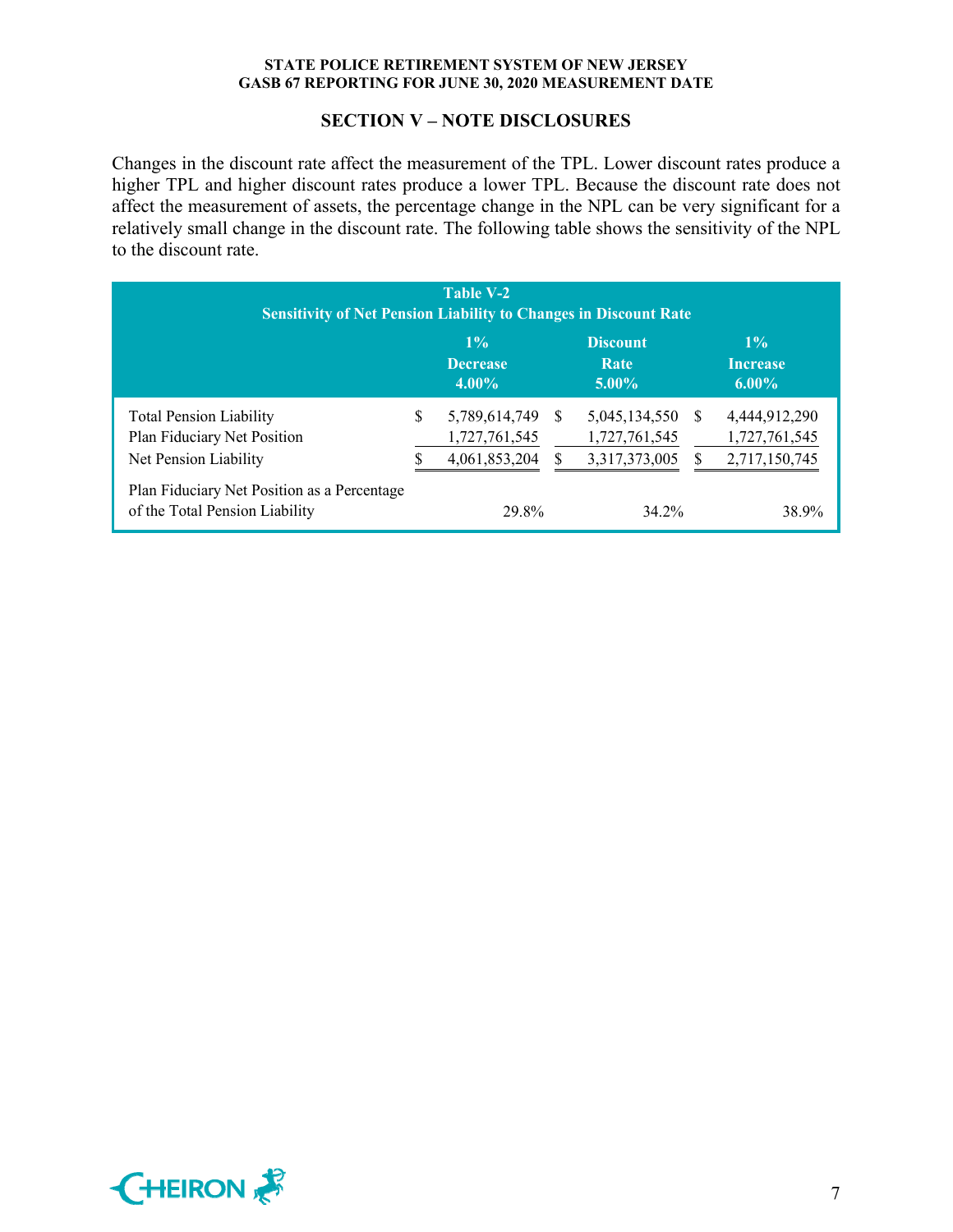## **SECTION VI – REQUIRED SUPPLEMENTARY INFORMATION**

The following schedule shows the changes in NPL and related ratios required by GASB for the current and prior years.

| <b>Table VI-1</b><br><b>Schedule of Changes in Net Pension Liability and Related Ratios</b> |              |                   |                           |                 |  |
|---------------------------------------------------------------------------------------------|--------------|-------------------|---------------------------|-----------------|--|
|                                                                                             |              | <b>FYE 2020</b>   |                           | <b>FYE 2019</b> |  |
| <b>Total Pension Liability</b>                                                              |              |                   |                           |                 |  |
| Service cost                                                                                | \$           | 92,264,920        | \$.                       | 100,705,109     |  |
| Interest (includes interest on service cost)                                                |              | 253,377,036       |                           | 240,494,663     |  |
| Changes of benefit terms                                                                    |              | $\Omega$          |                           | $\Omega$        |  |
| Differences between expected and actual experience                                          |              | 6,595,373         |                           | (11,528,958)    |  |
| Changes of assumptions                                                                      |              | 303,378,361       |                           | (333, 811, 404) |  |
| Net transfers from other systems - employer                                                 |              | 113,377           |                           | (76, 714)       |  |
| Net transfers from other systems - member                                                   |              | 191,929           |                           | 36,880          |  |
| Benefit payments, including refunds of member contributions                                 |              | (230, 638, 032)   |                           | (225, 682, 230) |  |
| Net change in total pension liability                                                       | \$           | 425,282,964 \$    |                           | (229, 862, 654) |  |
| <b>Total pension liability - beginning</b>                                                  |              | 4,619,851,586     |                           | 4,849,714,240   |  |
| <b>Total pension liability - ending</b>                                                     | \$           | 5,045,134,550     | $\boldsymbol{\mathsf{S}}$ | 4,619,851,586   |  |
| <b>Plan fiduciary net position</b>                                                          |              |                   |                           |                 |  |
| Contributions - employer                                                                    | \$           | 117,911,260       | <sup>\$</sup>             | 98,182,956      |  |
| Contributions - member                                                                      |              | 24,292,258        |                           | 24,183,990      |  |
| Net transfers from other systems - employer                                                 |              | 113,377           |                           | (76, 714)       |  |
| Net transfers from other systems - member                                                   |              | 191,929           |                           | 36,880          |  |
| Net investment income                                                                       |              | 24,733,948        |                           | 105,696,140     |  |
| Benefit payments, including refunds of member contributions                                 |              | (230, 638, 032)   |                           | (225, 682, 230) |  |
| Administrative expense                                                                      |              | (632,762)         |                           | (596, 137)      |  |
| Net change in plan fiduciary net position                                                   | $\mathbf{s}$ | $(64,028,022)$ \$ |                           | 1,744,885       |  |
| Plan fiduciary net position - beginning                                                     |              | 1,791,789,567     |                           | 1,790,044,682   |  |
| Plan fiduciary net position - ending                                                        | \$           | 1,727,761,545     | \$                        | 1,791,789,567   |  |
| Net pension liability - ending                                                              | \$           | 3,317,373,005     | \$                        | 2,828,062,019   |  |
| Plan fiduciary net position as a percentage of the total pension liability                  |              | 34.25%            |                           | 38.78%          |  |
| Covered payroll                                                                             | \$           | 296,189,926       | \$                        | 275,790,087     |  |
|                                                                                             |              |                   |                           |                 |  |
| Net pension liability as a percentage of covered payroll                                    |              | 1,120.02%         |                           | 1,025.44%       |  |

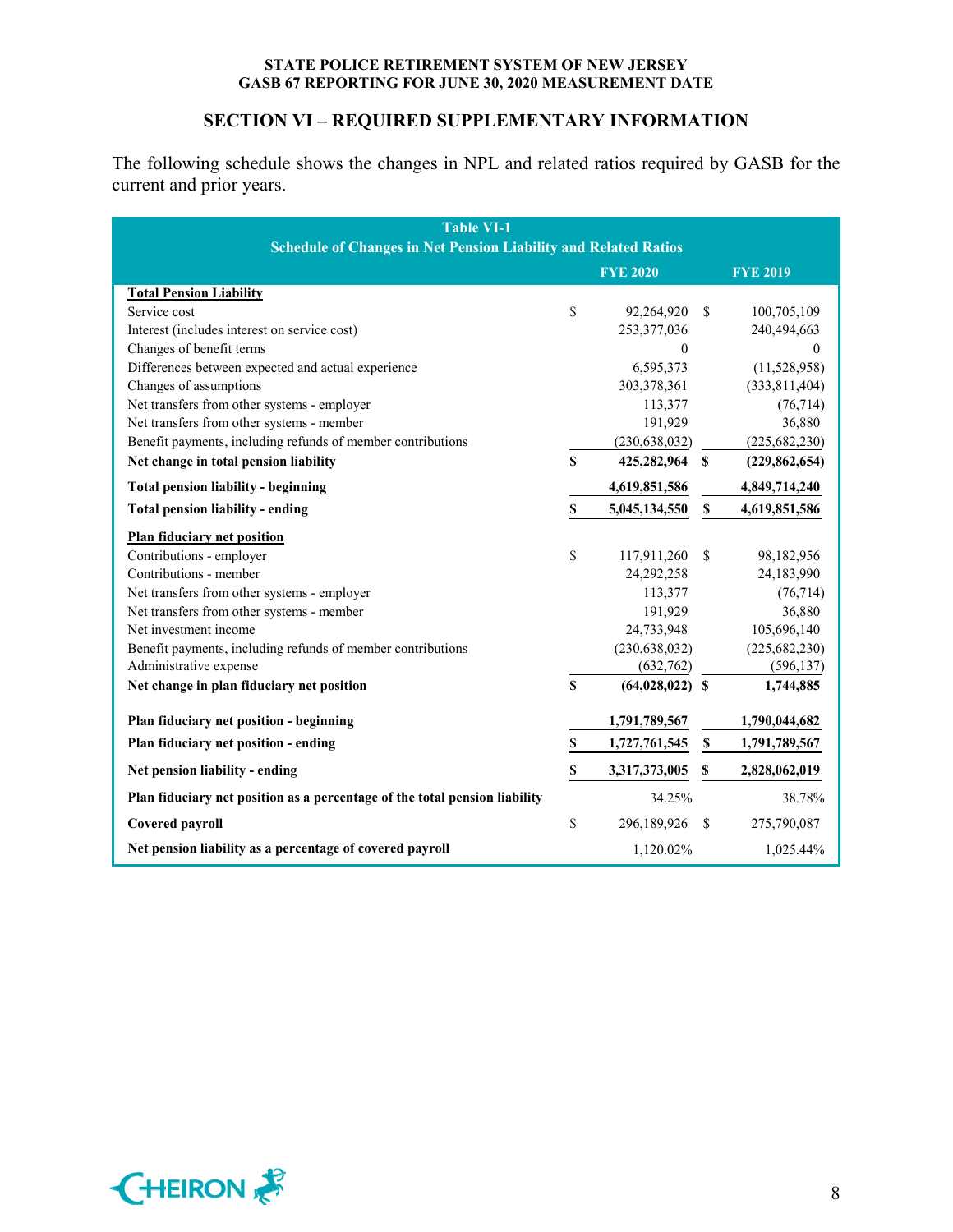## **SECTION VI – REQUIRED SUPPLEMENTARY INFORMATION**

Since an Actuarially Determined Contribution (ADC) is calculated, the following schedule is required. An ADC is a contribution amount determined in accordance with Actuarial Standards of Practice. Amounts shown for the ADC and actual contributions in the table below include the Non-Contributory Group Insurance Premium Fund costs.

| <b>Table VI-2</b><br><b>Schedule of Employer Contributions</b>                                                                                  |   |                                            |    |                                           |  |
|-------------------------------------------------------------------------------------------------------------------------------------------------|---|--------------------------------------------|----|-------------------------------------------|--|
|                                                                                                                                                 |   | <b>FYE 2020</b>                            |    | <b>FYE 2019</b>                           |  |
| Actuarially Determined Contribution<br>Contributions in Relation to the Actuarially Determined Contribution<br>Contribution Deficiency/(Excess) | S | 167, 567, 439<br>117,911,260<br>49,656,179 | -S | 161, 134, 729<br>98,182,956<br>62,951,773 |  |
| Covered Payroll<br>Contributions as a Percentage of Covered Payroll                                                                             |   | 296,189,926 \$<br>39.81%                   |    | 275,790,087<br>35.60%                     |  |

The following summarizes key methods and assumptions used to determine the Actuarially Determined Contribution for FYE 2020.

| Valuation Date:                   | July 1, 2018                                                                                                                                                                                                                                                                                                                                                                 |
|-----------------------------------|------------------------------------------------------------------------------------------------------------------------------------------------------------------------------------------------------------------------------------------------------------------------------------------------------------------------------------------------------------------------------|
| Timing:                           | Actuarial determined contributions are calculated as of the July 1 preceding<br>the fiscal year in which contributions are made.                                                                                                                                                                                                                                             |
| Actuarial cost<br>method:         | Projected Unit Credit                                                                                                                                                                                                                                                                                                                                                        |
| Amortization method:              | Level dollar                                                                                                                                                                                                                                                                                                                                                                 |
| Remaining<br>amortization period: | Open 30-year period                                                                                                                                                                                                                                                                                                                                                          |
| Asset valuation                   | 5-year smoothing of difference between market value and expected actuarial                                                                                                                                                                                                                                                                                                   |
| method:                           | value                                                                                                                                                                                                                                                                                                                                                                        |
| Investment rate of<br>return:     | 7.50%                                                                                                                                                                                                                                                                                                                                                                        |
| Salary increases:                 | 2.95% per year through fiscal year 2025; 3.95% per year for fiscal years 2026<br>and thereafter                                                                                                                                                                                                                                                                              |
| Mortality:                        | Healthy Lives: RP-2000 Combined Healthy Mortality Table, set back 3 years<br>for males, projected on a generational basis using Scale BB from the base year<br>of 2000 to 2013 and the Conduent Modified 2014 Projection scale thereafter<br>Disabled Lives: RP-2000 Combined Healthy Mortality Table, set forward 5<br>years for both males and females, without projection |

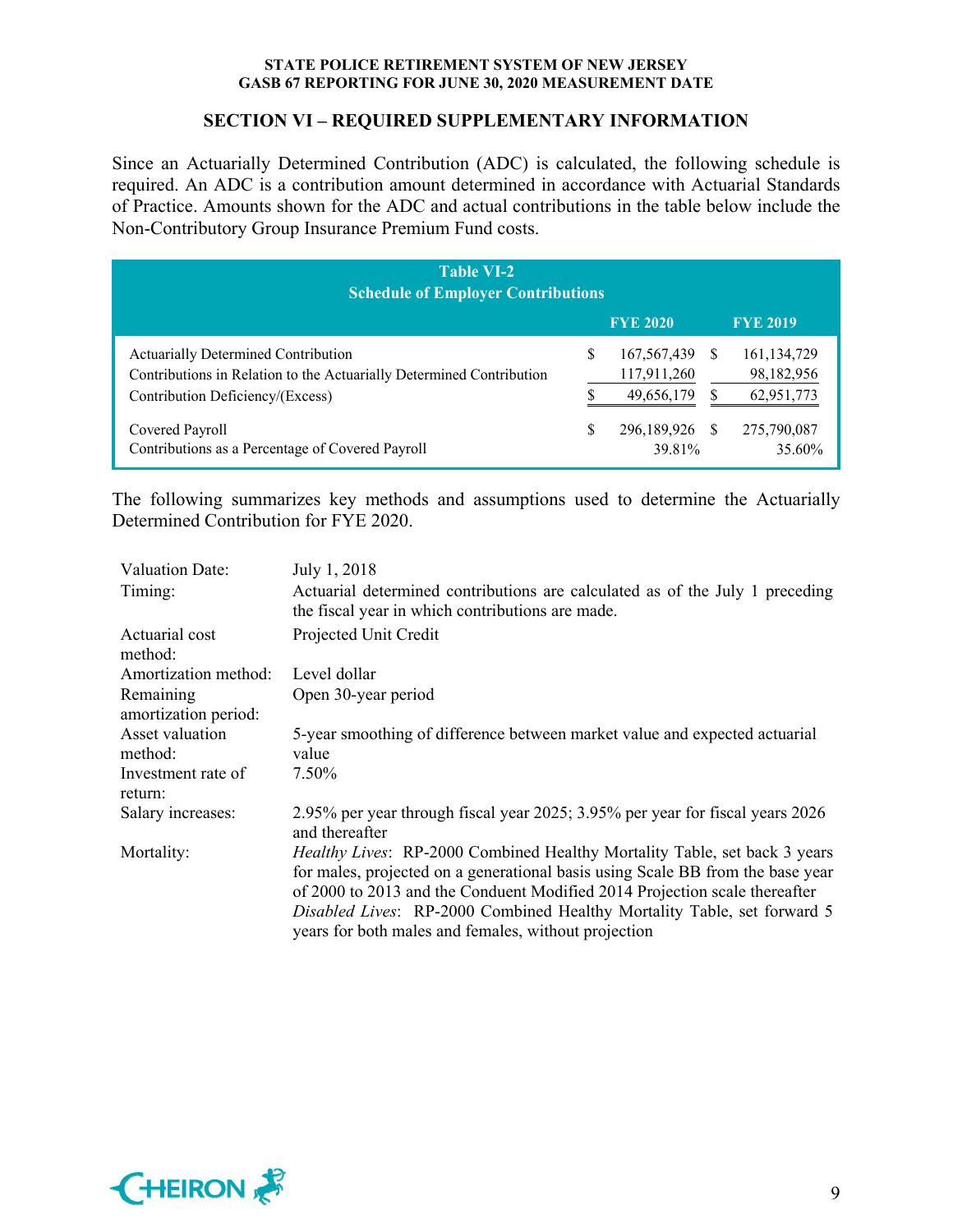# **APPENDIX A – MEMBERSHIP INFORMATION**

| <b>Plan Membership</b>                                                                 |                     |                     |  |  |  |  |
|----------------------------------------------------------------------------------------|---------------------|---------------------|--|--|--|--|
|                                                                                        | <b>July 1, 2019</b> | <b>July 1, 2018</b> |  |  |  |  |
| <b>Contributing Actives</b>                                                            | 2,766               | 2,661               |  |  |  |  |
| Non-Contributing Actives                                                               | 54                  | 52                  |  |  |  |  |
| <b>Terminated Vested</b>                                                               | $\theta$            | $\Omega$            |  |  |  |  |
| Inactive Receiving Benefits*                                                           | 3,400               | 3,404               |  |  |  |  |
| Total                                                                                  | 6,220               | 6,117               |  |  |  |  |
| Annual Compensation for Contributing Actives<br>Annual Retirement Allowances for Those | \$296,189,926       | \$275,790,087       |  |  |  |  |
| Receiving Benefits                                                                     | 223,394,278         | \$222,196,734       |  |  |  |  |

\* QDRO recipients are excluded from the counts

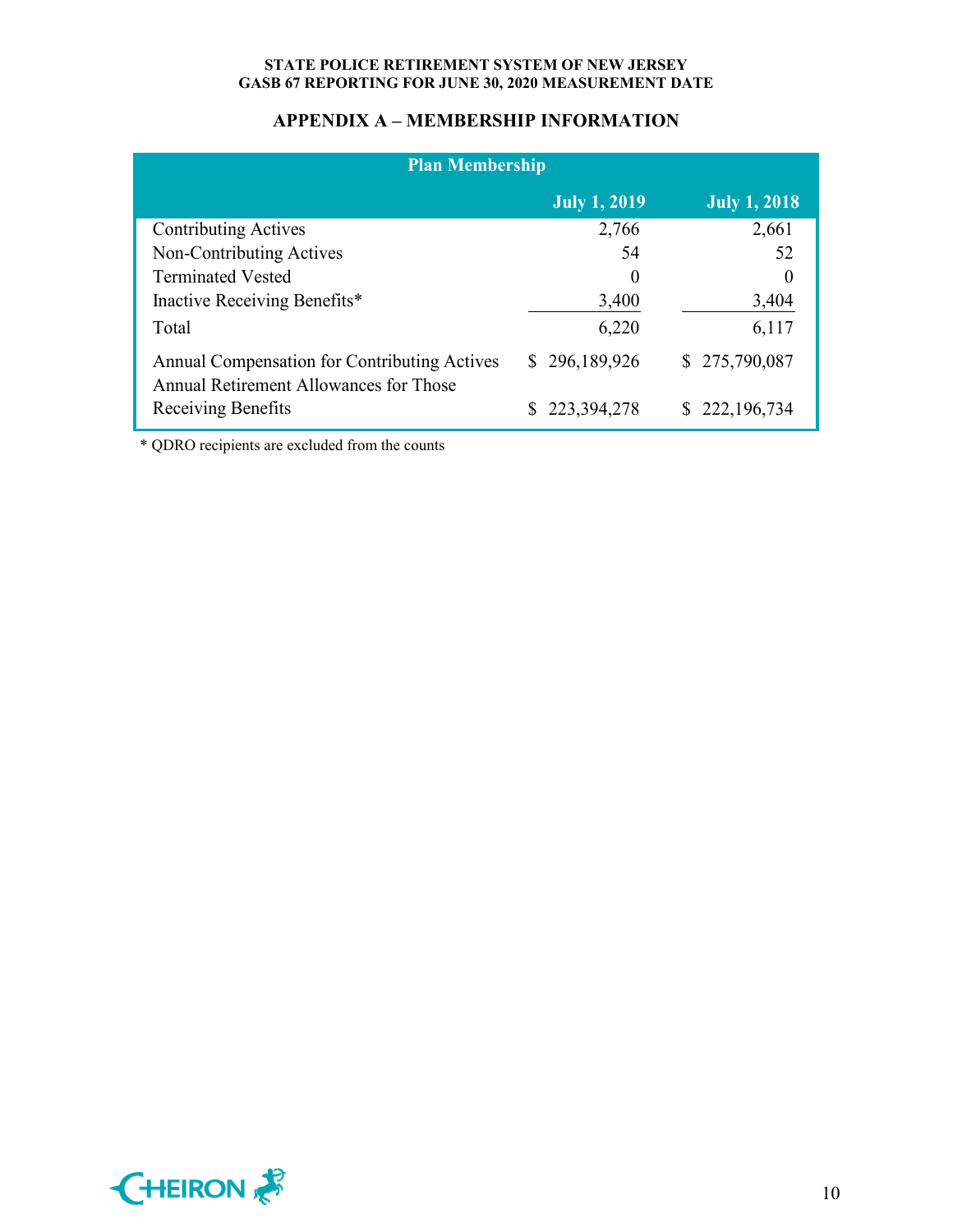# **APPENDIX B – ACTUARIAL ASSUMPTIONS AND METHODS**

# **A. Actuarial Assumptions**

| 1. Investment Rate of<br><b>Return for</b><br>determining<br><b>Actuarially</b><br><b>Determined</b><br><b>Contributions</b> | July 1, 2019 valuation: 7.30% per annum, compounded annually.<br>$\bullet$<br>July 1, 2020 valuation: 7.30% per annum, compounded annually.<br>$\bullet$<br>July 1, 2021 and later valuations: 7.00% per annum, compounded<br>$\bullet$<br>annually. |  |  |  |  |  |  |
|------------------------------------------------------------------------------------------------------------------------------|------------------------------------------------------------------------------------------------------------------------------------------------------------------------------------------------------------------------------------------------------|--|--|--|--|--|--|
| 2. Long-Term Expected<br><b>Rate of Return</b>                                                                               | 7.00% per annum, compounded annually.                                                                                                                                                                                                                |  |  |  |  |  |  |
| 3. GASB 67 Effective<br><b>Discount Rate</b>                                                                                 | June 30, 2019: 5.51% per annum, compounded annually.<br>June 30, 2020: 5.00% per annum, compounded annually.<br>$\bullet$                                                                                                                            |  |  |  |  |  |  |
| 4. Price Inflation                                                                                                           | 2.75% per annum, compounded annually.                                                                                                                                                                                                                |  |  |  |  |  |  |
| 5. Wage Inflation                                                                                                            | 3.25% per annum, compounded annually.                                                                                                                                                                                                                |  |  |  |  |  |  |
| 6. Cost-of-Living<br><b>Adjustments (COLAs)</b>                                                                              | No future COLAs are assumed. Previously granted COLAs are<br>included in the data.                                                                                                                                                                   |  |  |  |  |  |  |
| 7. Salary Increases                                                                                                          | Salaries are assumed to increase by 2.95% per year through fiscal<br>year 2025 and 3.95% per year for fiscal years 2026 and thereafter.                                                                                                              |  |  |  |  |  |  |
|                                                                                                                              | Salary increases are assumed to occur on January 1.                                                                                                                                                                                                  |  |  |  |  |  |  |
| 8. $401(a)(17)$ Pay Limit                                                                                                    | \$280,000 in 2019 increasing 2.75% per annum, compounded<br>annually.                                                                                                                                                                                |  |  |  |  |  |  |
| 9. Social Security Wage<br><b>Base</b>                                                                                       | $$132,900$ in 2019 increasing $3.25\%$ per annum, compounded<br>annually.                                                                                                                                                                            |  |  |  |  |  |  |

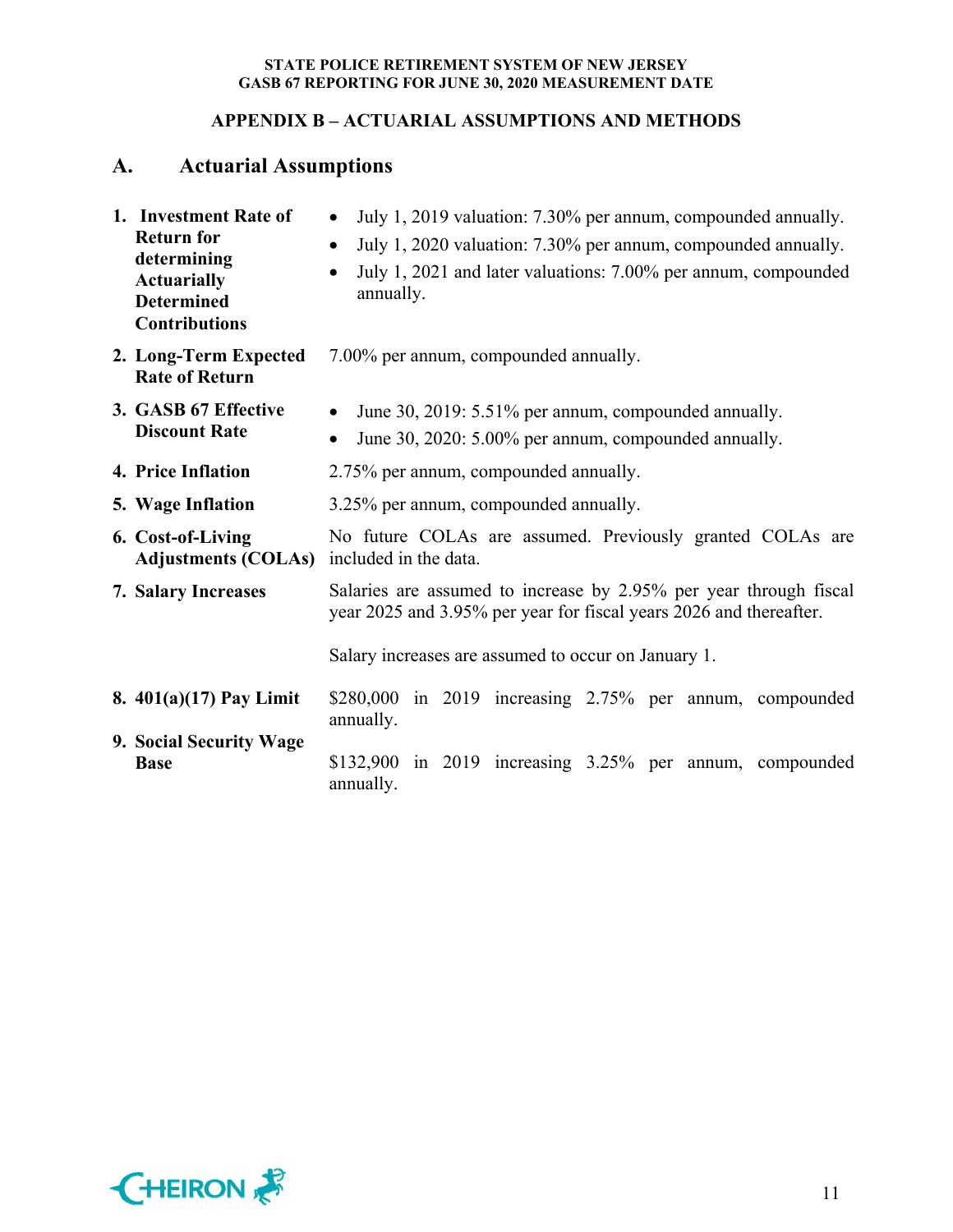## **APPENDIX B – ACTUARIAL ASSUMPTIONS AND METHODS**

| 10. Termination |  |
|-----------------|--|
|                 |  |

**Termination rates are as follows:** 

| <b>Years of</b><br><b>Service</b> | <b>Rates</b> |
|-----------------------------------|--------------|
| $0 - 3$                           | 0.450%       |
| 4                                 | 0.300        |
| 5                                 | 0.225        |
| 6                                 | 0.200        |
| 7                                 | 0.175        |
| 8                                 | 0.150        |
| 9                                 | 0.125        |
| 10                                | 0.100        |
| 11-19                             | 0.075        |
| 20                                | 0.000        |

No termination is assumed after attainment of retirement eligibility.

All members with 10 or more years of service at termination are assumed to elect a deferred retirement benefit.

| Age | <b>Ordinary</b><br><b>Disability</b> | <b>Accidental</b><br><b>Disability</b> |
|-----|--------------------------------------|----------------------------------------|
| 20  | 0.027%                               | 0.015%                                 |
| 25  | 0.041                                | 0.025                                  |
| 30  | 0.061                                | 0.053                                  |
| 35  | 0.169                                | 0.194                                  |
| 40  | 0.172                                | 0.208                                  |
| 45  | 0.218                                | 0.214                                  |
| 50  | 0.375                                | 0.220                                  |
| 54  | 0.505                                | 0.295                                  |

**11. Disability Representative disability rates are as follows:** 

No ordinary disability is assumed prior to attainment of ordinary disability retirement eligibility at four years of service or after attainment of special retirement eligibility at 25 years of service.

Accidental disability rates apply at all ages until the mandatory retirement age of 55.

Members retiring under the ordinary disability decrement with 20 or more years of service are assumed to receive the involuntary disability retirement benefit.

Members are assumed to receive the greater of the applicable disability benefit or the service or special retirement benefit, depending on eligibility.

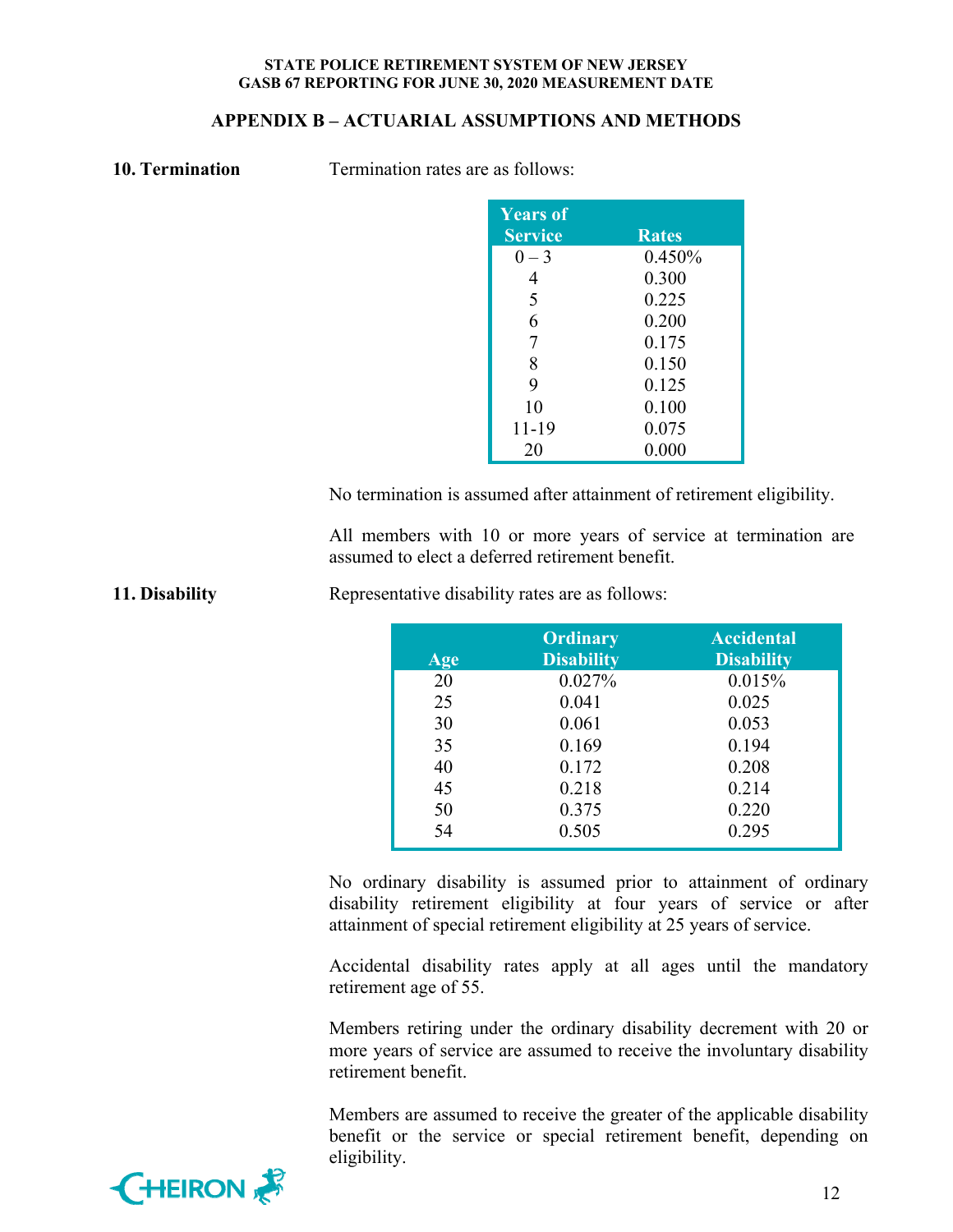#### **APPENDIX B – ACTUARIAL ASSUMPTIONS AND METHODS**

## **12. Mortality** Pre-Retirement: The Pub-2010 Public Safety Above-Median Income Employee mortality table [*PubS-2010(A) Employee*] as published by the Society of Actuaries (SOA), unadjusted, and with future improvement from the base year of 2010 on a generational basis. For purposes of calculating projected cash flows used to determine the GASB discount rate, mortality improvement is based on SOA's Scale MP-2018. Upon direction from the DPB, for purposes of calculating the Total Pension Liability, mortality improvement is based on SOA's Scale MP-2020.

35% of the deaths are assumed to be accidental.

For purposes of pre-retirement accidental death benefits based on Adjusted Final Compensation, the benefit is assumed to increase at the same rate as active salaries.

Healthy Retirees (Healthy Annuitants): The Pub-2010 Public Safety Above-Median Income Healthy Retiree mortality table [*PubS-2010(A) Healthy Retiree*] as published by the Society of Actuaries, unadjusted, and with future improvement from the base year of 2010 on a generational basis. For purposes of calculating projected cash flows used to determine the GASB discount rate, mortality improvement is based on SOA's Scale MP-2018. Upon direction from the DPB, for purposes of calculating the Total Pension Liability, mortality improvement is based on SOA's Scale MP-2020.

Beneficiaries (Contingent Annuitants): The Pub-2010 General Above-Median Income Healthy Retiree mortality table [*PubG-2010(A) Healthy Retiree*] as published by the SOA, unadjusted, and with future improvement from the base year of 2010 on a generational basis. For purposes of calculating projected cash flows used to determine the GASB discount rate, mortality improvement is based on SOA's Scale MP-2018. Upon direction from the DPB, for purposes of calculating the Total Pension Liability, mortality improvement is based on SOA's Scale MP-2020.

Disabled Mortality (Disabled Annuitants): The Pub-2010 Public Safety Disabled Retiree mortality table [*PubS-2010 Disabled Retiree*] as published by the SOA, unadjusted, and with future improvement from the base year of 2010 on a generational basis. For purposes of calculating projected cash flows used to determine the GASB discount rate, mortality improvement is based on SOA's Scale MP-2018. Upon direction from the DPB, for purposes of calculating the Total Pension Liability, mortality improvement is based on SOA's Scale MP-2020.

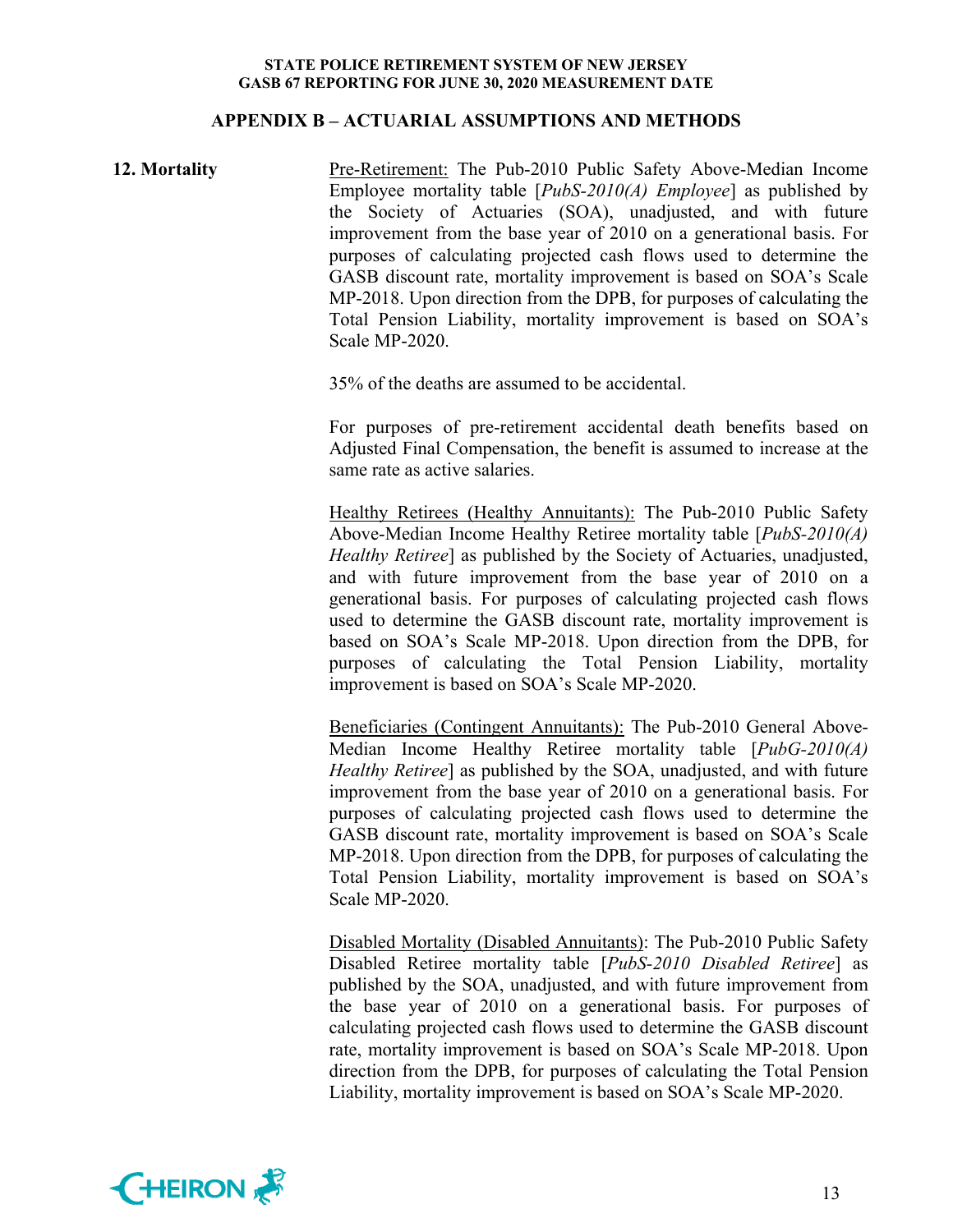## **APPENDIX B – ACTUARIAL ASSUMPTIONS AND METHODS**

For those with 24 years of service or less:  $0.50\%$ 

For those with 25 years of service:

| Age           | <b>Rates</b> |
|---------------|--------------|
| 48 or younger | 25.00%       |
| 49-54         | 50.00        |

For those with 26 or more years of service: 35.00%

Mandatory retirement at age 55.

**14. Family Composition Assumptions**  For members not currently in receipt, 83.3% of members are assumed married to spouses of the opposite sex. Males are assumed to be three years older than females.

> For purposes of the post-retirement death benefit for members currently in receipt, beneficiary status is based on the beneficiary allowance reported. If no beneficiary date of birth is provided, the beneficiary is assumed to be the member's spouse of the opposite sex with males assumed to be three years older than females.

No additional dependent children or parents are assumed.

For current dependents receiving a pre-retirement accidental death benefit, those under age 24 are assumed to receive a benefit until age 24 while those over age 24 are assumed to receive a benefit for the remainder of their lifetime.

For current dependents receiving a benefit other than a pre-retirement accidental death benefit, those under age 18 are assumed to receive a benefit until age 18 while those over age 18 are assumed to receive a benefit for the remainder of their lifetime.

**15. Data** Information provided by the prior actuary was relied upon for the purposes of setting the status of and valuing non-contributing active records.

> For current beneficiaries with missing data, reasonable assumptions were made based on the information available in prior years.

> Inactives receiving benefits according to the 2018 data but omitted from the 2019 data are assumed to have died without a beneficiary.

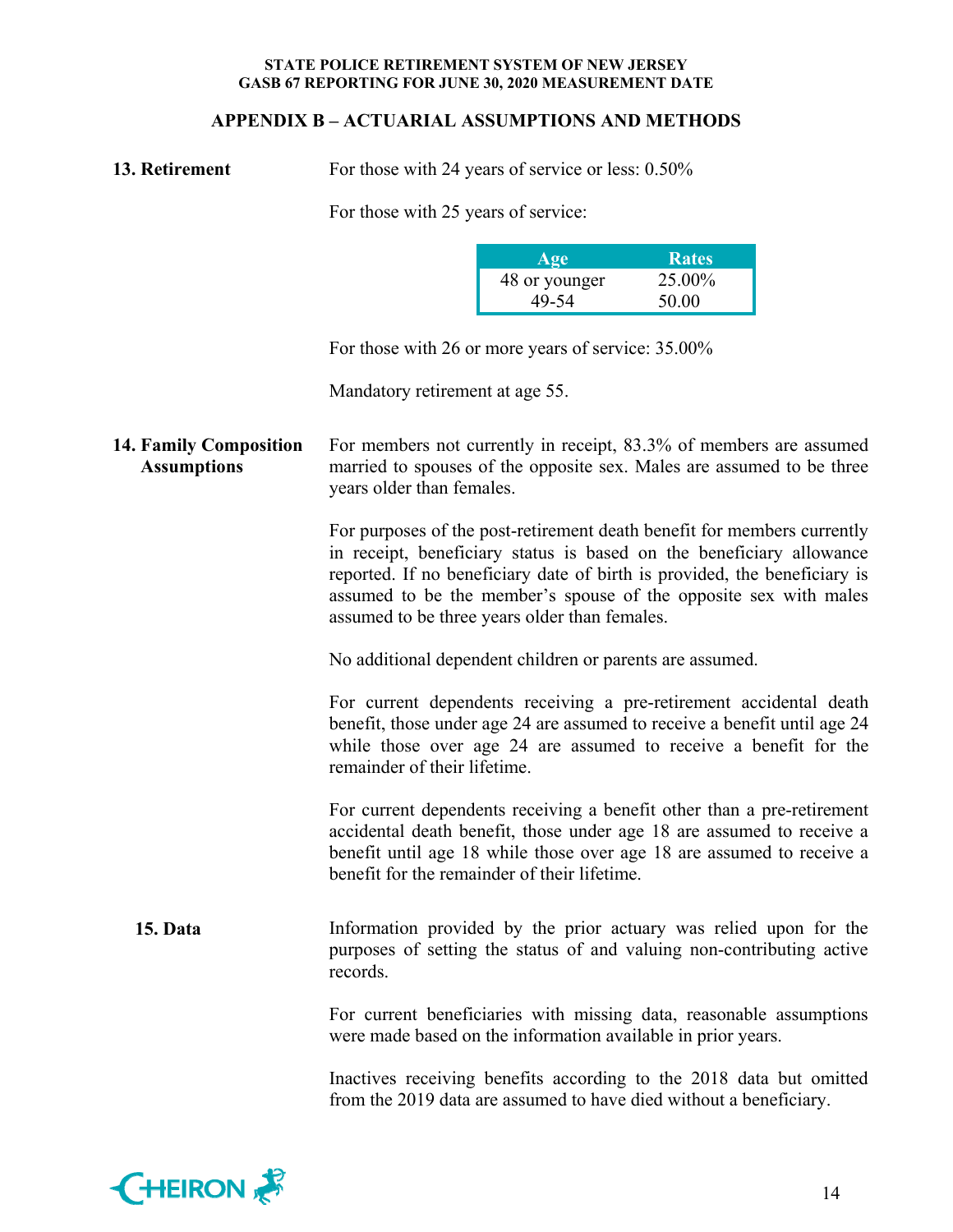## **APPENDIX B – ACTUARIAL ASSUMPTIONS AND METHODS**

**16. Rationale for Assumptions**  The demographic assumptions used in this report reflect the results of the July 1, 2014 – June 30, 2018 Experience Study, approved by the Board of Trustees on January 28, 2020. The investment return assumption was recommended by the State Treasurer. The MP-2020 mortality improvement scale was used to calculate the Total Pension Liability upon direction from the DPB. **17.Projection Basis**  This report includes projections of future assets, benefit payments and contributions for the purpose of determining the GASB 67 discount rate.

> The projections are based on the census data as of July 1, 2019 and the financial information as of June 30, 2020. The projections assume continuation of the plan provisions and actuarial assumptions in effect as of July 1, 2019 and do not reflect the impact of any changes in benefits or actuarial assumptions that may be adopted after July 1, 2020 unless otherwise indicated. While the assumptions individually are reasonable for the underlying valuation that supports the projections, specifically for projection purposes, they are also considered reasonable in the aggregate.

> The projections assume that all future assumptions are met except where indicated with respect to future investment returns and demographic assumptions.

**18. Changes in Assumptions Since Last Valuation**  The mortality improvement scale used to calculate the Total Pension Liability was updated from the MP-2019 scale to the MP-2020 scale upon direction from the DPB.

> The GASB 67 effective discount rate has been updated in accordance with the method prescribed by GASB Statement No. 67.

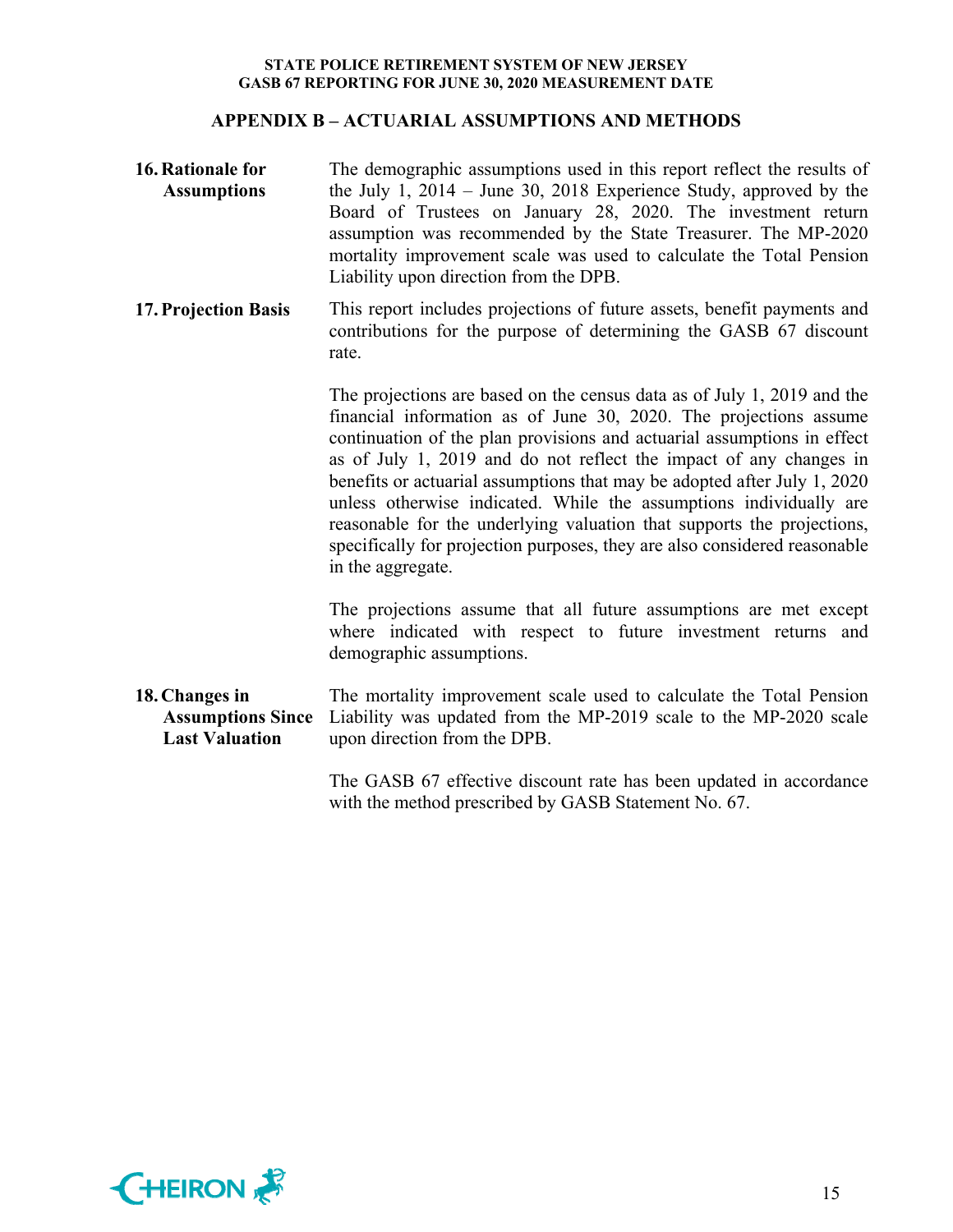# **APPENDIX B – ACTUARIAL ASSUMPTIONS AND METHODS**

# **B. Actuarial Methods**

The actuarial methods used for determining State contributions are described as follows.

# **1. Actuarial Cost Method**

The actuarial cost method for funding calculations is the Projected Unit Credit Cost Method.

The actuarial liability is calculated as the actuarial present value of the projected benefits linearly allocated to periods prior to the valuation year based on service. The unfunded actuarial liability is the actuarial liability on the valuation date less the actuarial value of assets.

In accordance with Chapter 78, P.L. 2011:

- Beginning with the July 1, 2010 actuarial valuation, the accrued liability contribution shall be computed so that if the contribution is paid annually in level dollars, it will amortize the unfunded accrued liability over an open 30 year period.
- Beginning with the July 1, 2019 actuarial valuation, the accrued liability contribution shall be computed so that if the contribution is paid annually in level dollars, it will amortize the unfunded accrued liability over a closed 30 year period (i.e., for each subsequent actuarial valuation the amortization period shall decrease by one year).
- Beginning with the July 1, 2029 actuarial valuation, when the remaining amortization period reaches 20 years, any increase or decrease in the unfunded accrued liability as a result of actuarial losses or gains for subsequent valuation years shall serve to increase or decrease, respectively, the amortization period for the unfunded accrued liability, unless an increase in the amortization period will cause it to exceed 20 years. If an increase in the amortization period as a result of actuarial losses for a valuation year would exceed 20 years, the accrued liability contribution shall be computed for the valuation year using a 20 year amortization period.

To the extent that the amortization period remains an open period in future years and depending upon the specific circumstances, it should be noted that in the absence of emerging actuarial gains or contributions made in excess of the actuarially determined contribution, any existing unfunded accrued liability may not be fully amortized in the future.

# **2. Asset Valuation Method**

For the purposes of determining contribution rates, an actuarial value of assets is used that dampens the volatility in the market value of assets, resulting in a smoother pattern of contributions.

The actuarial value of assets is adjusted to reflect actual contributions, benefit payments and administrative expenses and an assumed return on the previous year's assets and the current year's cash flow at the prior year's actuarial valuation interest rate, with a further adjustment to reflect 20% of the difference between the resulting value and the actual market value of Plan assets.

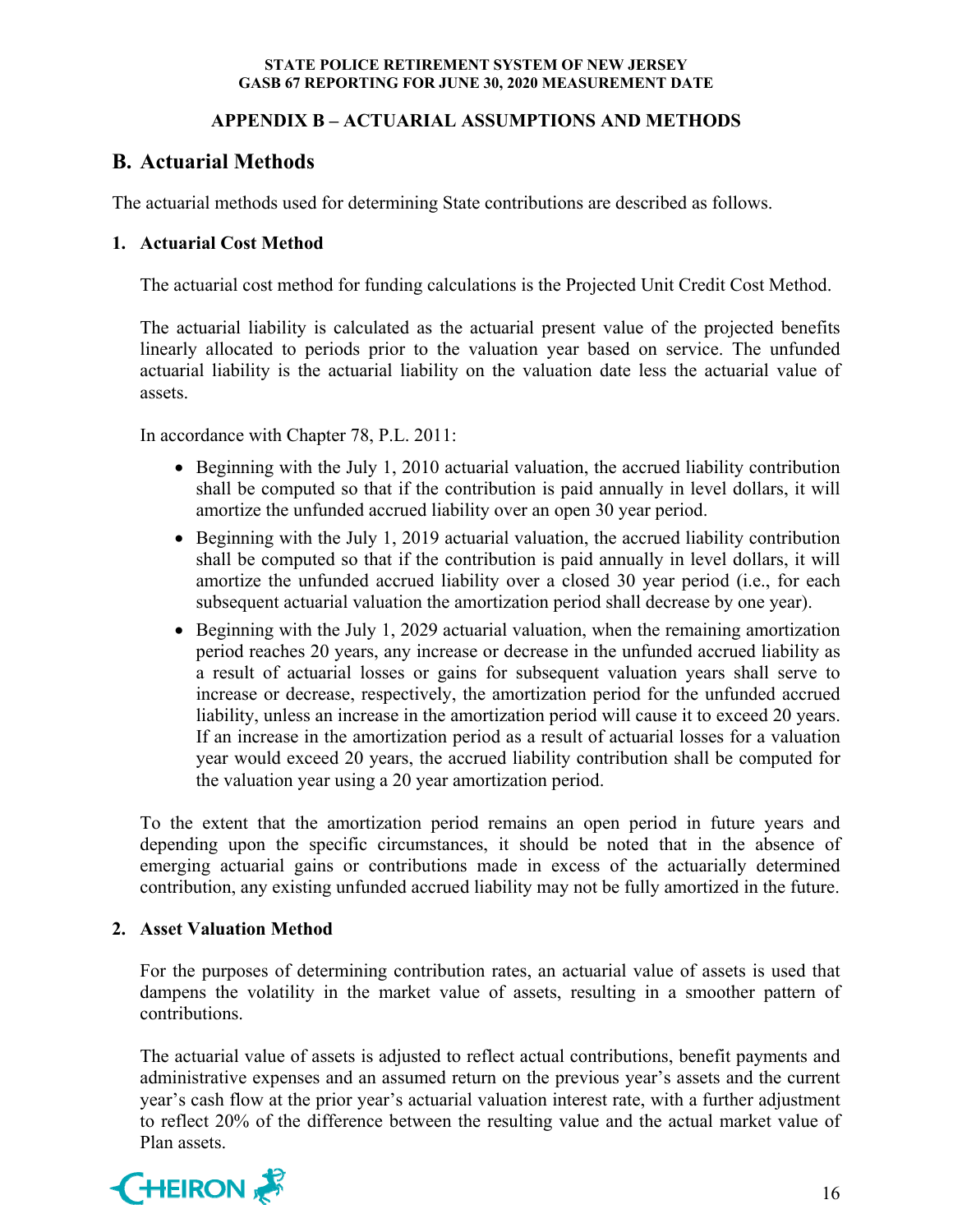## **APPENDIX B – ACTUARIAL ASSUMPTIONS AND METHODS**

#### **3. State Contribution Payable Dates**

Chapter 83, P.L. 2016 requires the State to make the required pension contributions on a quarterly basis in each fiscal year according to the following schedule: at least 25% by September 30, at least 50% by December 31, at least 75% by March 31, and at least 100% by June 30. As such, contributions are assumed to be made on a quarterly basis.

#### **4. Valuation Software**

Cheiron utilizes ProVal, an actuarial valuation software leased from Winklevoss Technologies (WinTech) to calculate liabilities and project benefit payments. We have relied on WinTech as the developer of ProVal. We have reviewed ProVal and have a basic understanding of it and have used ProVal in accordance with its original intended purpose. We have not identified any material inconsistencies in assumptions or output of ProVal that would affect this actuarial valuation.

## **5. Changes in Methods Since the Last Valuation**

None.

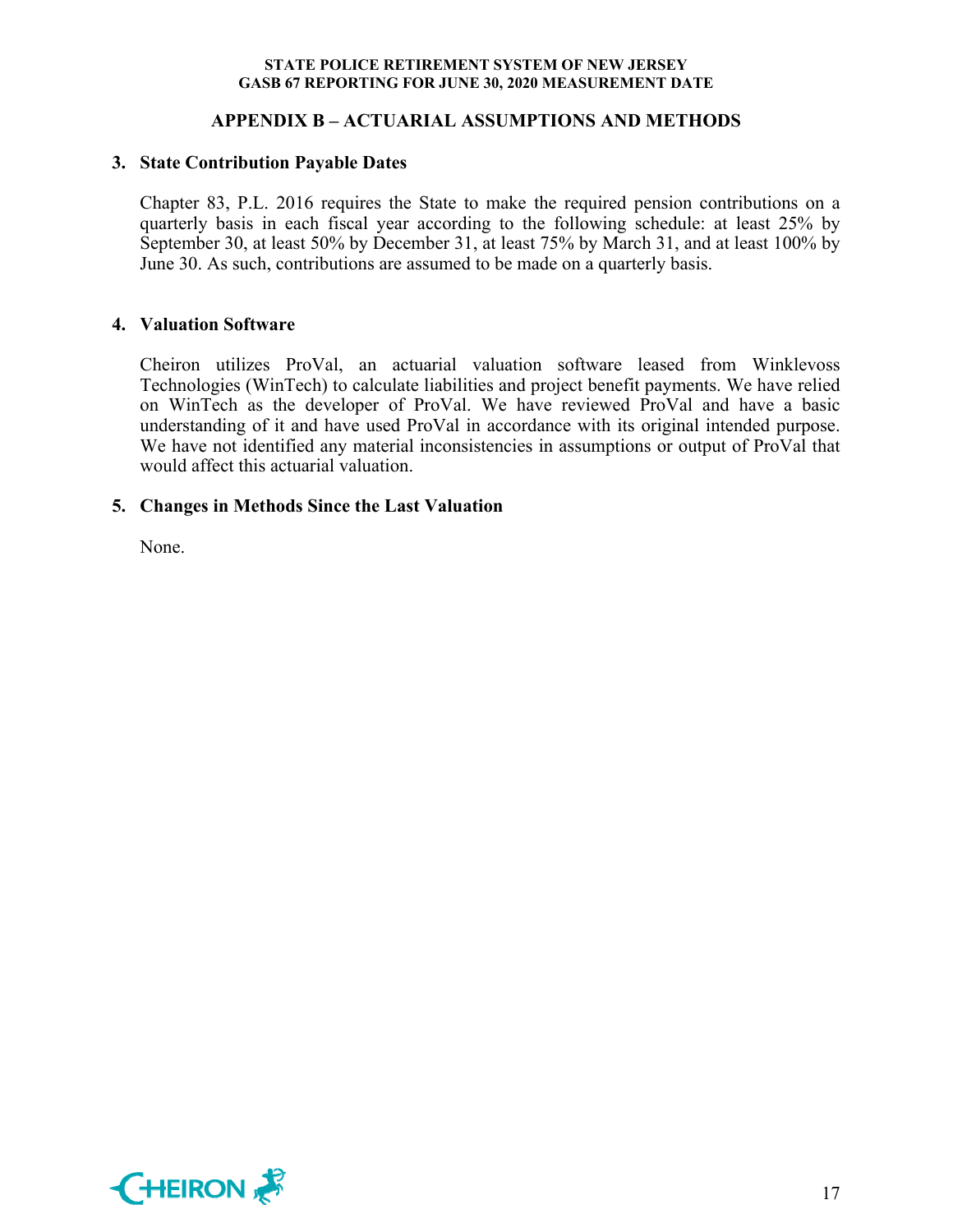## **APPENDIX C – SUMMARY OF PLAN PROVISIONS**

This summary of Plan provisions provides an overview of the major provisions of the SPRS used in the actuarial valuation. It is not intended to replace the more precise language of the NJ State Statutes, Title 53, Chapter 5A, and if there is any difference between the description of the plan herein and the actual language in the NJ State Statutes, the NJ State Statutes will govern.

## **1. Eligibility of Membership**

All members of the former State Police and Benevolent Fund and full-time commissioned officers, non-commissioned officers or troopers of the Division of State Police. Membership is a condition of employment.

- a) Tier 1 Member: Any member hired on or before May 21, 2010.
- b) Tier 2 Member: Any member hired after May 21, 2010.

## **2. Plan Year**

The 12-month period beginning on July 1 and ending on June 30.

## **3. Service Credit**

Service rendered while a member as described above.

## **4. Credited Service**

A year is credited for each year of service as an officer or trooper in the State Police.

## **5. Compensation**

Base salary in accordance with established salary policies of the state for all employees in the same position. Compensation does not include individual salary adjustments granted primarily in anticipation of the retirement or for temporary or extracurricular duties beyond the regular work day or shift. Effective June 30, 1996, Chapter 113, P. L. 1997 provided that the amount of compensation used for employer and member contributions and benefits under the program cannot exceed the compensation limitation of Section  $401(a)(17)$  of the Internal Revenue Code. Chapter 1, P. L. 2010 provides that for members hired on or after May 22, 2010, the amount of compensation used for employer and member contributions and benefits under the System cannot exceed the annual maximum wage contribution base for Social Security, pursuant to the Federal Insurance Contributions Act.

# **6. Final Compensation**

Average compensation received by the member in the last 12 months of credited service preceding retirement or death. Such term includes the value of the member's maintenance allowance for the same period. Chapter 1, P. L. 2010 provides that for members hired on or after May 22, 2010, Final Compensation means the average annual compensation for service for which contributions are made during any three fiscal years of membership providing the largest possible benefit to the member or the member's beneficiary.

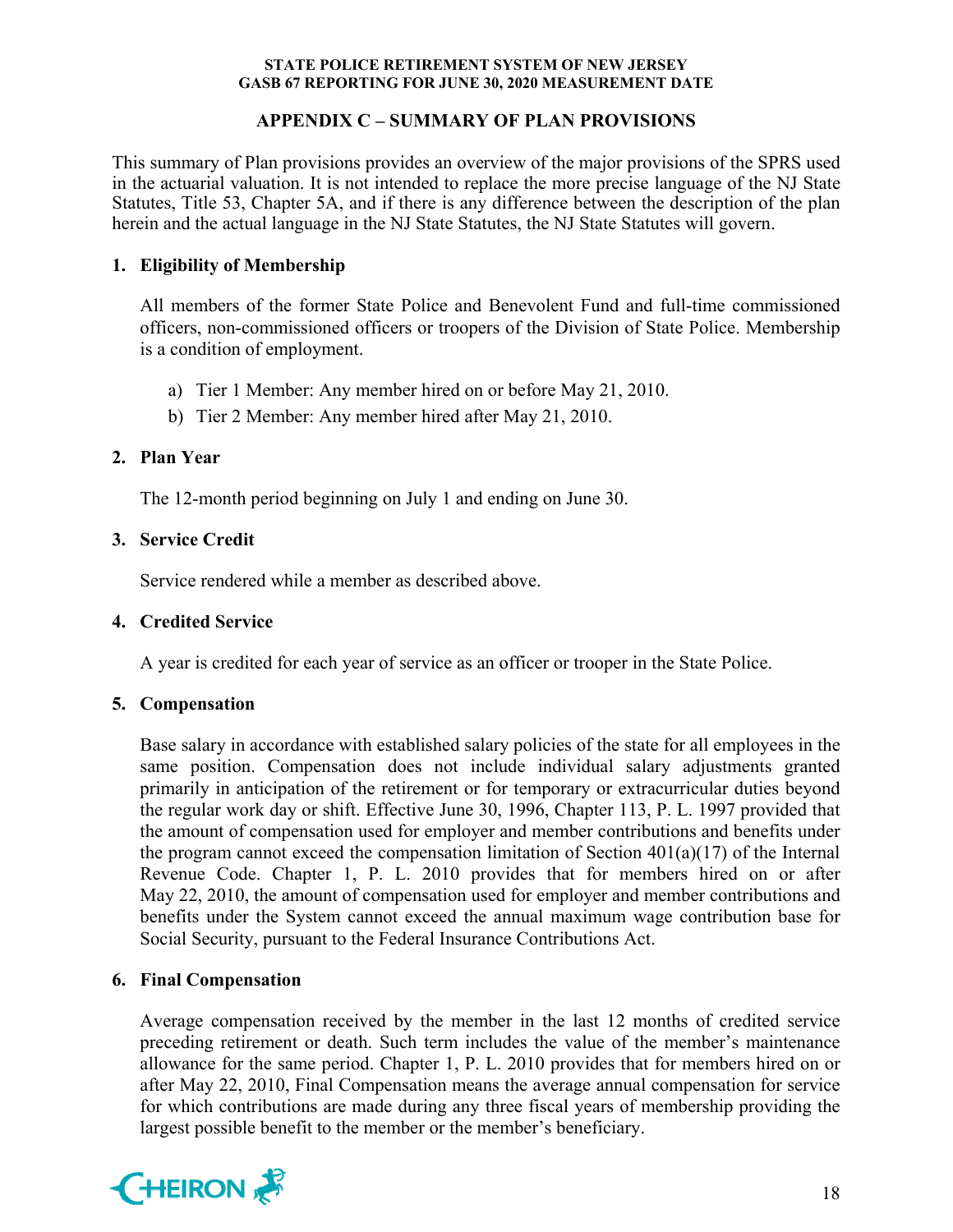## **APPENDIX C – SUMMARY OF PLAN PROVISIONS**

## **7. Aggregate Contributions**

The sum of all amounts deducted from the compensation of a member or contributed by him or on his behalf.

## **8. Member Contributions**

Each member contributes 9.0% of base salary. For contribution purposes, compensation does not include overtime, bonuses, maintenance or any adjustments before retirement.

## **9. Adjusted Final Compensation**

For purposes of the pre-retirement accidental death benefit, the amount of compensation or compensation as adjusted, as the case may be, increased by the same percentage increase which is applied in any adjustments of the compensation schedule of active members after the member's death and before the date on which the deceased member of the retirement system would have accrued 25 years of service under an assumption of continuous service, at which time that amount will become fixed. Adjustments to compensation or adjusted compensation shall take effect at the same time as any adjustments in the compensation schedule of active members.

## **10. Benefits**

# **a) Service and Special Retirement:**

Mandatory retirement at age 55. Voluntary retirement prior to age 55.

(1) Service Retirement: 20 years of service credit, or members as of August 29, 1985 who would not have 20 years of service credit at age 55.

Benefit is an annual retirement allowance equal to 50% of final compensation.

(2) Special Retirement: 25 years of service credit.

Benefit is an annual retirement allowance equal to 65% of final compensation, plus 1% for each year of service credit in excess of 25 years, to a maximum of 70% of final compensation.

(3) Members as of August 29, 1985 who would have 20 years of service credit but not 25 years at age 55.

Benefit is an annual retirement allowance equal to 50% of final compensation, plus 3% for each year of service credit in excess of 20 years.

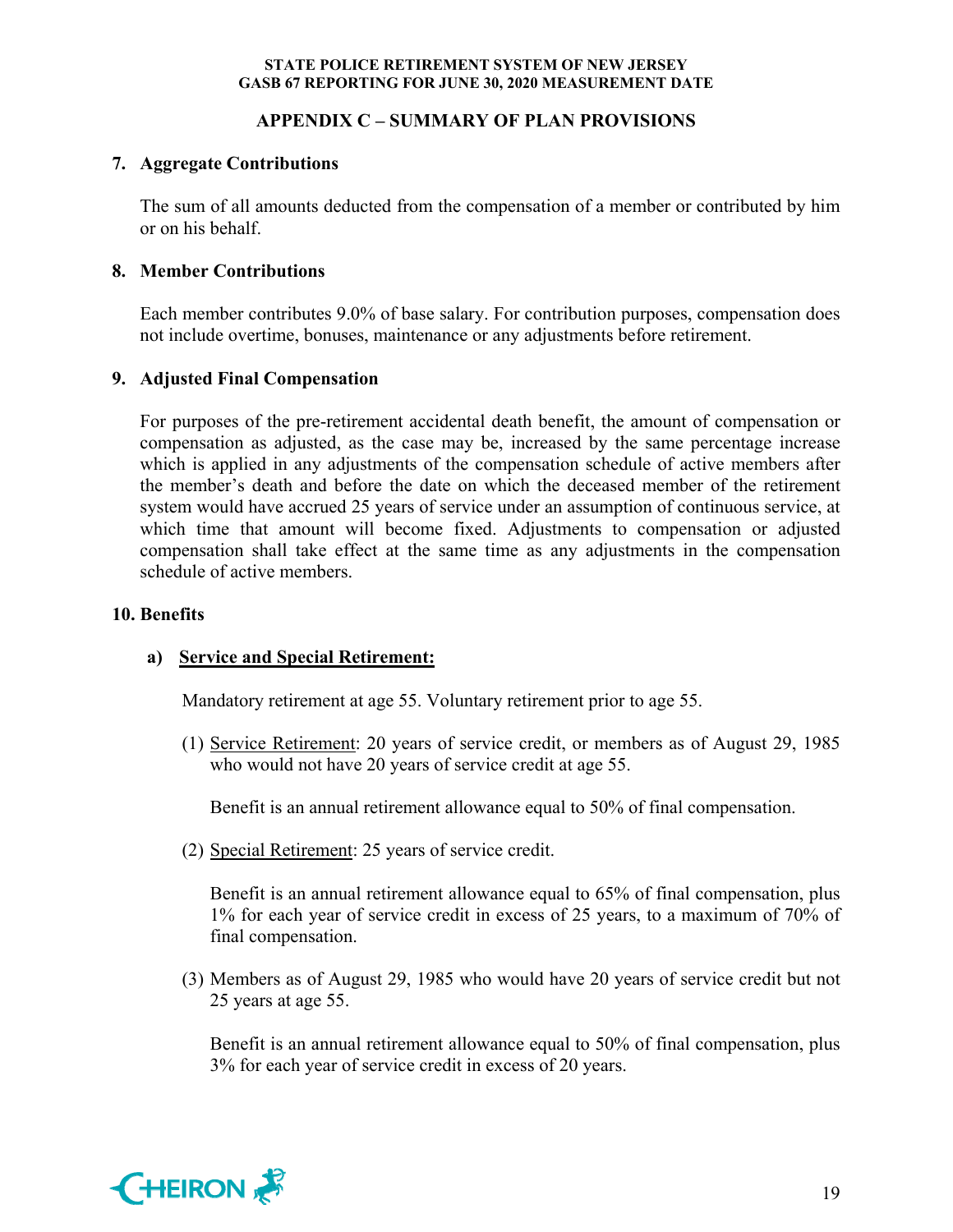## **APPENDIX C – SUMMARY OF PLAN PROVISIONS**

## **b) Deferred Retirement:**

Termination of service prior to age 55 with 10 years of service credit.

Benefit is either a refund of aggregate contributions, or a deferred life annuity beginning at age 55 equal to 2% of final compensation for each year of service credit up to 25 years.

For members who die during the deferral period, the benefit is a return of aggregate contributions.

## **c) Non-Vested Termination:**

Termination of service prior to age 55 and less than 10 years of service credit.

Benefit is a return of aggregate contributions.

## **d) Death Benefits**

- (1) Ordinary Death Before Retirement: Death of an active member of the plan. Benefit is equal to:
	- a) Lump sum payment equal to 350% of final compensation, also known as the noncontributory group life insurance benefit, plus
	- b) Spousal life annuity of 50% of final compensation payable until spouse's death or remarriage. If there is no surviving spouse, or upon death or remarriage, 50% of final compensation payable to surviving children in equal shares. If there is no surviving spouse or dependent child(ren), 25% (40%) of final compensation to one (two) dependent parent(s). If there is no surviving spouse, dependent child(ren) or parent(s), the benefit is a refund of accumulated contributions.
- (2) Accidental Death Before Retirement: Death of an active member of the plan resulting during performance of duties. Benefit is equal to:
	- a) Lump sum payment equal to 350% of final compensation, also known as the noncontributory group life insurance benefit, plus
	- b) Spousal life annuity of 70% of final compensation or adjusted final compensation (if appropriate) payable until spouse's death. If there is no surviving spouse, or upon death of the surviving spouse, 70% of final compensation or adjusted final compensation (if appropriate) payable to surviving children in equal shares. If there is no surviving spouse or dependent children, 25% (40%) of final compensation or adjusted final compensation (if appropriate) to one (two) dependent parents. If there is no surviving spouse, dependent child(ren) or parent(s), the benefit is a refund of accumulated contributions.

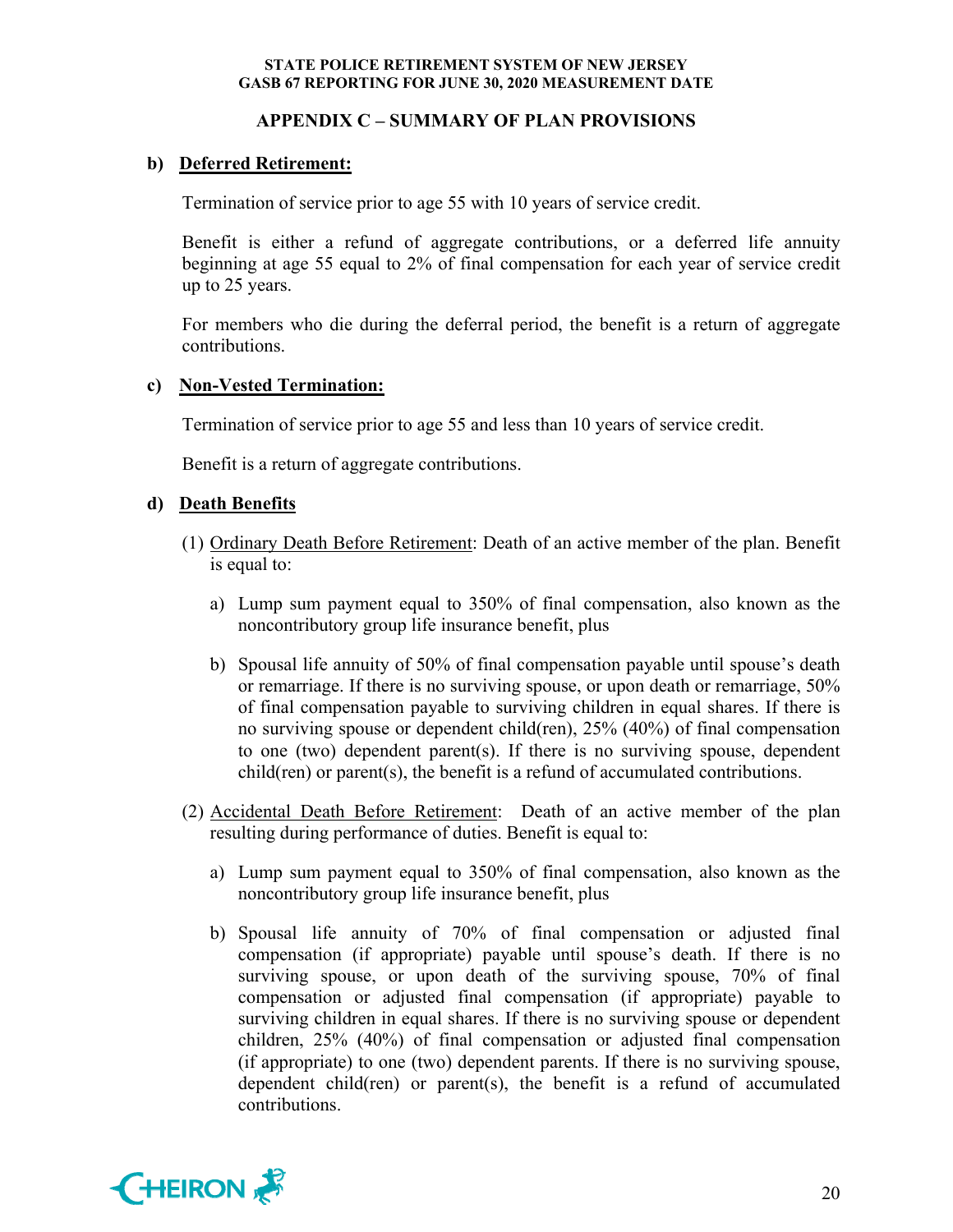## **APPENDIX C – SUMMARY OF PLAN PROVISIONS**

- (3) Death After Retirement: Death of a retired member of the plan. Benefit is equal to:
	- a) Lump sum payment equal to 50% of final compensation for a member retired under service, special or deferred retirement. For a member receiving a disability benefit, lump sum payment of 350% of final compensation if death occurs prior to age 55 and 50% of final compensation if death occurs after age 55. This benefit is also known as the noncontributory group life insurance benefit, plus
	- b) Spousal life annuity of 50% of final compensation payable until spouse's death or remarriage. If there is no surviving spouse, or upon death or remarriage, a total of 20% (35%, 50%) of final compensation payable to one (two, three or more) dependent child(ren). Previously granted COLAs also apply.

## **e) Disability Retirement**

(1) Ordinary Disability Retirement: Four years of service credit and mentally or physically incapacitated for the performance of his usual duty and of any other available duty in the Division of State Police and such incapacity is likely to be permanent.

Benefit is an immediate life annuity equal to the greater of:

- a) 40% of final compensation, or
- b) 1.5% of final compensation for each year of service credit.
- (2) Involuntary Ordinary Disability Retirement: Ordinary Disability Retirement applied for by the employer.

Benefit is an immediate life annuity equal to:

- a) For members with 20 years of service credit but less than 25 years, 50% of final compensation plus 3% of final compensation for each year of service credit in excess of 20 years, to a maximum of 65% of final compensation.
- b) For all other members, the Ordinary Disability benefit.
- (3) Accidental Disability Retirement: Totally and permanently disabled as a direct result of a traumatic event occurring during and as a result of his regular or assigned duties and such member is mentally or physically incapacitated for the performance of his usual duties in the Division of State Police. Under certain conditions, regular or assigned duties may include the World Trade Center (WTC) rescue, recovery, or cleanup operations between September 11, 2001 and October 11, 2011. For such members who participated in the WTC rescue, recovery, or cleanup operations, the total and permanent disability may occur after retirement on a service retirement or an ordinary disability retirement.

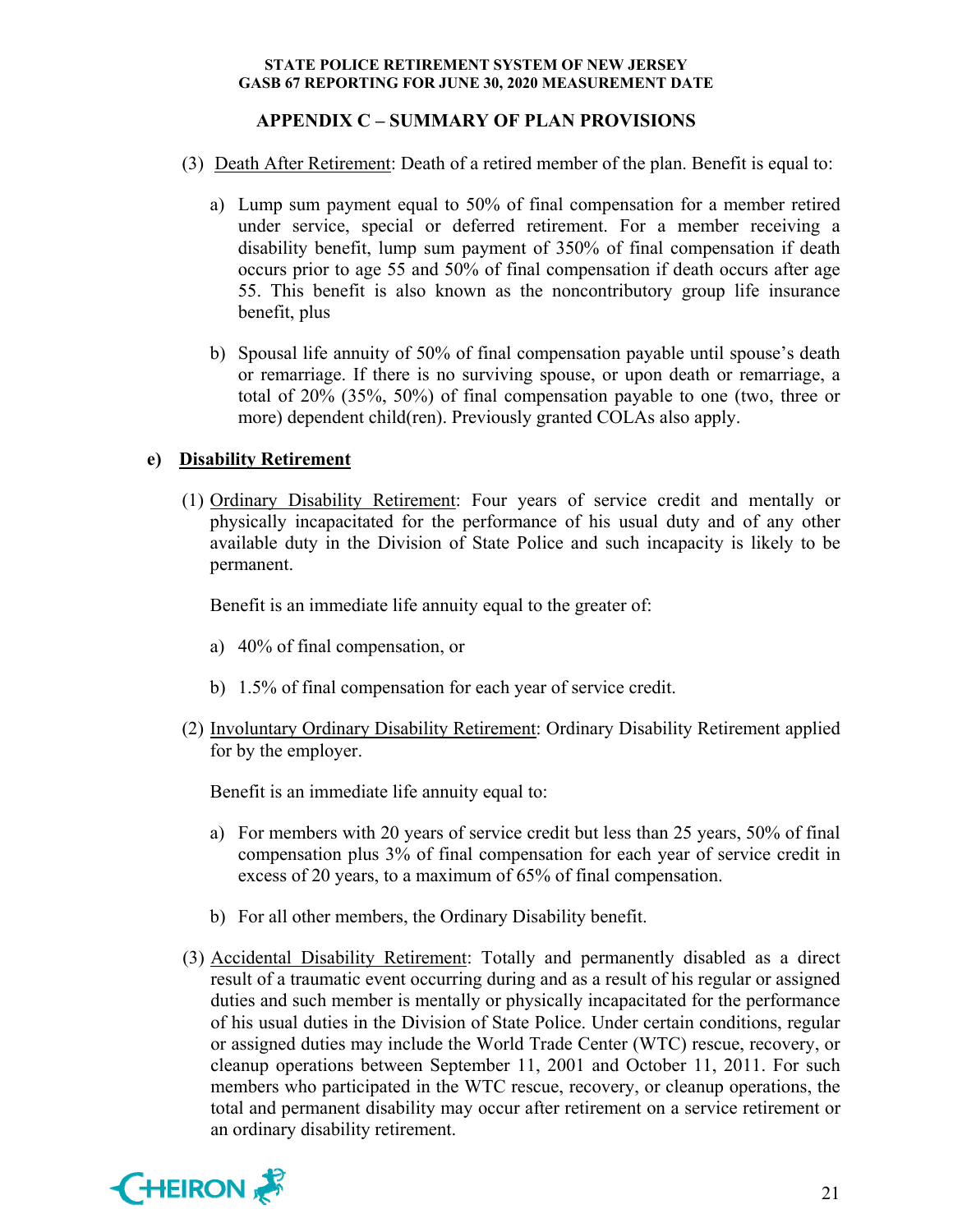#### **APPENDIX C – SUMMARY OF PLAN PROVISIONS**

Benefit is an immediate life annuity equal to 2/3 of annual rate of compensation, including the maintenance allowance, at the time of the traumatic event or retirement, whichever is greater.

#### **11. Forms of Payment**

No optional forms of payment available.

#### **12. Changes in Plan Provisions Since Last Valuation**

Chapter 157, P.L. 2019 expanded the definition of regular or assigned duties for purposes of accidental disability retirement to include World Trade Center (WTC) rescue, recovery, or cleanup operations between September 11, 2001 and October 11, 2011 under certain conditions. For such members who participated in the WTC rescue, recovery, or cleanup operations, the total and permanent disability may occur after retirement on a service retirement or an ordinary disability retirement.

Chapter 305, P.L. 2019 increased the benefit for a surviving child in the event of ordinary death while in active service. Previously, if there was no surviving spouse, or upon the surviving spouse's death or remarriage, a total of 20% (35%, 50%) of final compensation was payable to one (two, three or more) dependent child(ren). Under Chapter 305, if there is no surviving spouse, or upon the surviving spouse's death or remarriage, 50% of final compensation is payable to surviving children in equal shares.

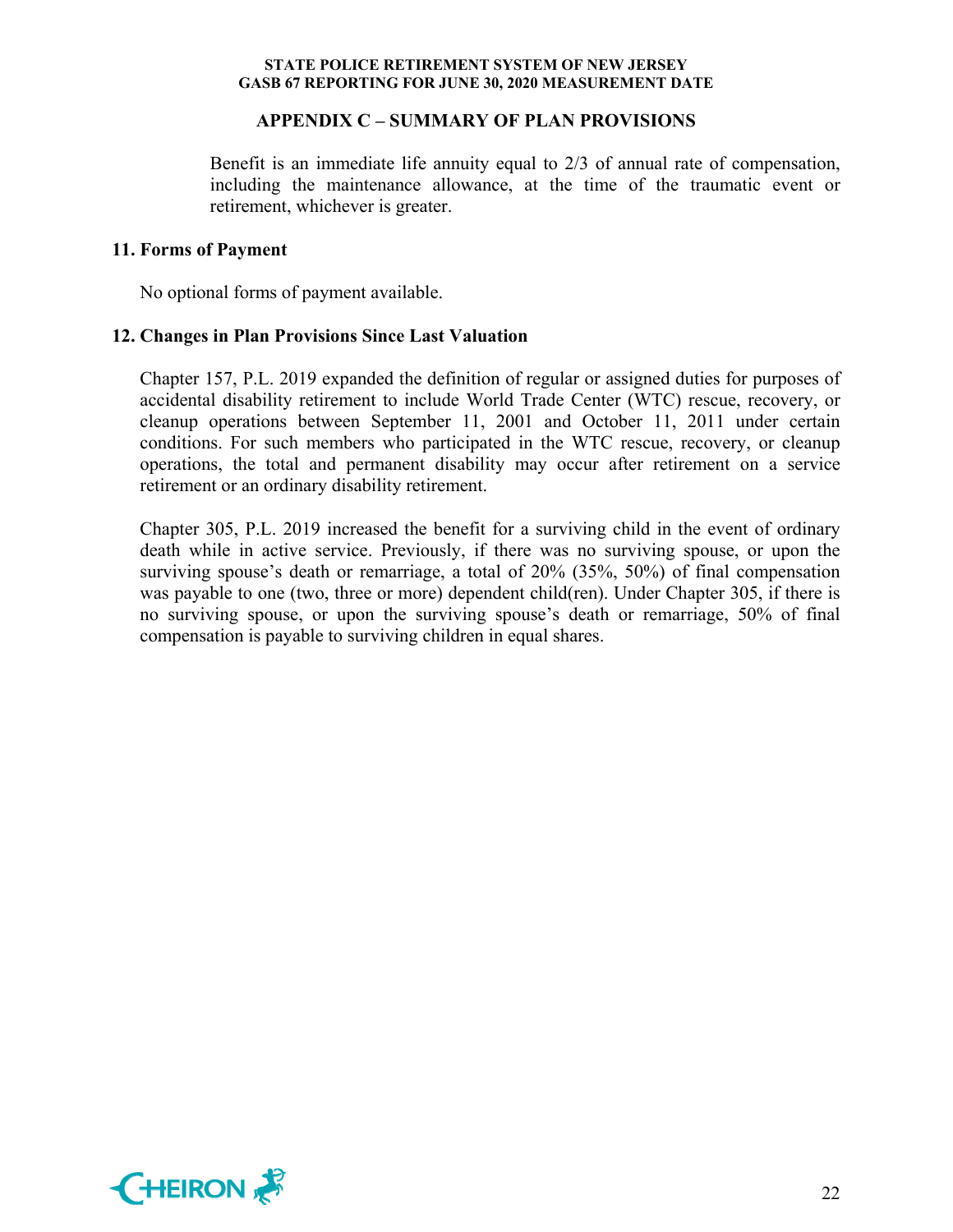#### **APPENDIX D – DETERMINATION OF DISCOUNT RATE**

**Table 1 - Projection of the Pension Plan's Fiduciary Net Position** (In Thousands) Projections Commence June 30, 2020

| Year             | Projected<br><b>Beginning</b><br><b>Fiduciary Net</b><br><b>Position</b> | Projected<br>Member<br>Contributions | Projected<br><b>Employer</b><br>Contributions | Projected<br><b>Benefit</b><br><b>Payments</b> | Projected<br>Administrative<br><b>Expenses</b> | Projected<br>Investment<br><b>Earnings</b> | <b>Projected Ending</b><br><b>Fiduciary Net</b><br><b>Position</b> |
|------------------|--------------------------------------------------------------------------|--------------------------------------|-----------------------------------------------|------------------------------------------------|------------------------------------------------|--------------------------------------------|--------------------------------------------------------------------|
|                  | (a)                                                                      | (b)                                  | (c)                                           | (d)                                            | (e)                                            | (f)                                        | $(g) = (a) + (b) + (c)$                                            |
|                  |                                                                          |                                      |                                               |                                                |                                                |                                            | $(d) - (e) + (f)$                                                  |
| 1                | \$<br>1,727,762                                                          | \$<br>22,512                         | \$<br>141,948                                 | \$<br>238,212                                  | \$<br>652                                      | \$<br>117,194                              | \$<br>1,770,551                                                    |
| $\boldsymbol{2}$ | 1,770,551                                                                | 21,988                               | 147,468                                       | 245,733                                        | 673                                            | 120,055                                    | 1,813,656                                                          |
| 3                | 1,813,656                                                                | 21,538                               | 161,191                                       | 252,581                                        | 692                                            | 123,177                                    | 1,866,290                                                          |
| $\overline{4}$   | 1,866,290                                                                | 20,822                               | 166,844                                       | 261,312                                        | 715                                            | 126,683                                    | 1,918,611                                                          |
| 5                | 1,918,611                                                                | 20,203                               | 171,713                                       | 268,735                                        | 735                                            | 130,195                                    | 1,971,251                                                          |
| 6<br>7           | 1,971,251                                                                | 19,823                               | 176,908                                       | 274,025                                        | 750<br>775                                     | 133,820                                    | 2,027,027                                                          |
| 8                | 2,027,027                                                                | 19,003                               | 182,837                                       | 283,441                                        | 802                                            | 137,526                                    | 2,082,177                                                          |
| 9                | 2,082,177<br>2,134,590                                                   | 18,154<br>17,427                     | 187,274<br>191,367                            | 293,345<br>302,010                             | 826                                            | 141,132<br>144,584                         | 2,134,590                                                          |
| 10               | 2,185,131                                                                | 16,497                               | 195,892                                       | 311,868                                        | 853                                            | 147,868                                    | 2,185,131<br>2,232,668                                             |
| 11               | 2,232,668                                                                | 15,070                               | 199,932                                       | 325,294                                        | 890                                            | 150,789                                    | 2,272,275                                                          |
| 12               |                                                                          | 13,661                               | 198,565                                       | 337,858                                        | 924                                            | 153,045                                    | 2,298,763                                                          |
| 13               | 2,272,275<br>2,298,763                                                   | 12,604                               | 197,042                                       | 347,180                                        | 950                                            | 154,503                                    | 2,314,782                                                          |
| 14               |                                                                          | 11,553                               | 196,350                                       | 356,032                                        | 974                                            | 155,266                                    |                                                                    |
| 15               | 2,314,782<br>2,320,945                                                   | 10,438                               | 195,462                                       | 364,632                                        | 997                                            | 155,340                                    | 2,320,945<br>2,316,556                                             |
| 16               | 2,316,556                                                                | 9,655                                | 194,260                                       | 369,959                                        | 1,012                                          | 154,792                                    | 2,304,293                                                          |
| 17               | 2,304,293                                                                | 9,080                                | 193,891                                       | 373,078                                        | 1,020                                          | 153,798                                    | 2,286,964                                                          |
| 18               | 2,286,964                                                                | 8,454                                | 194,044                                       | 376,189                                        | 1,028                                          | 152,461                                    | 2,264,707                                                          |
| 19               | 2,264,707                                                                | 7,544                                | 194,006                                       | 381,307                                        | 1,042                                          | 150,696                                    | 2,234,604                                                          |
| 20               | 2,234,604                                                                | 6,272                                | 193,000                                       | 388,652                                        | 1,062                                          | 148,266                                    | 2,192,428                                                          |
| 21               | 2,192,428                                                                | 5,061                                | 190,812                                       | 394,940                                        | 1,079                                          | 145,000                                    | 2,137,282                                                          |
| 22               | 2,137,282                                                                | 3,929                                | 188,658                                       | 400,201                                        | 1,093                                          | 140,864                                    | 2,069,439                                                          |
| 23               | 2,069,439                                                                | 2,896                                | 186,574                                       | 404,335                                        | 1,104                                          | 135,884                                    | 1,989,354                                                          |
| 24               | 1,989,354                                                                | 1,752                                | 184,521                                       | 409,069                                        | 1,117                                          | 130,024                                    | 1,895,465                                                          |
| 25               | 1,895,465                                                                | 874                                  | 181,869                                       | 410,937                                        | 1,122                                          | 123,289                                    | 1,789,438                                                          |
| 26               | 1,789,438                                                                | 459                                  | 179,829                                       | 408,519                                        | 1,115                                          | 115,885                                    | 1,675,977                                                          |
| 27               | 1,675,977                                                                | 226                                  | 179,008                                       | 404,213                                        | 1,102                                          | 108,063                                    | 1,557,959                                                          |
| 28               | 1,557,959                                                                | 105                                  | 178,636                                       | 398,659                                        | 1,086                                          | 99,981                                     | 1,436,936                                                          |
| 29               | 1,436,936                                                                | 49                                   | 178,535                                       | 392,251                                        | 1,068                                          | 91,728                                     | 1,313,929                                                          |
| 30               | 1,313,929                                                                | 13                                   | 178,583                                       | 385,405                                        | 1,049                                          | 83,355                                     | 1,189,426                                                          |
| 31               | 1,189,426                                                                | $\boldsymbol{0}$                     | 178,666                                       | 378,074                                        | 1,028                                          | 74,895                                     | 1,063,885                                                          |
| 32               | 1,063,885                                                                | $\boldsymbol{0}$                     | 178,789                                       | 370,357                                        | 1,006                                          | 66,378                                     | 937,689                                                            |
| 33               | 937,689                                                                  | $\boldsymbol{0}$                     | 178,929                                       | 362,356                                        | 984                                            | 57,826                                     | 811,104                                                            |
| 34               | 811,104                                                                  | $\boldsymbol{0}$                     | 179,056                                       | 354,076                                        | 961                                            | 49,255                                     | 684,377                                                            |
| 35               | 684,377                                                                  | $\boldsymbol{0}$                     | 179,166                                       | 345,522                                        | 937                                            | 40,683                                     | 557,766                                                            |
| 36               | 557,766                                                                  | $\boldsymbol{0}$                     | 179,258                                       | 336,706                                        | 912                                            | 32,127                                     | 431,534                                                            |
| 37               | 431,534                                                                  | $\boldsymbol{0}$                     | 179,330                                       | 327,646                                        | 887                                            | 23,606                                     | 305,937                                                            |
| 38               | 305,937                                                                  | $\boldsymbol{0}$                     | 179,383                                       | 318,368                                        | 861                                            | 15,136                                     | 181,228                                                            |
| 39               | $\boldsymbol{0}$                                                         | $\boldsymbol{0}$                     | $\boldsymbol{0}$                              | 308,900                                        | 835                                            | $\boldsymbol{0}$                           | $\boldsymbol{0}$                                                   |
| 40               | $\boldsymbol{0}$                                                         | $\boldsymbol{0}$                     | $\boldsymbol{0}$                              | 299,277                                        | 808                                            | $\boldsymbol{0}$                           | $\boldsymbol{0}$                                                   |
| 41               | $\mathbf{0}$                                                             | $\theta$                             | $\mathbf{0}$                                  | 289,531                                        | 781                                            | $\mathbf{0}$                               | $\boldsymbol{0}$                                                   |
| 42               | $\boldsymbol{0}$                                                         | $\boldsymbol{0}$                     | $\boldsymbol{0}$                              | 279,696                                        | 754                                            | 0                                          | $\Omega$                                                           |
| 43               | $\boldsymbol{0}$                                                         | $\mathbf{0}$                         | $\mathbf{0}$                                  | 269,803                                        | 726                                            | $\boldsymbol{0}$                           | $\boldsymbol{0}$                                                   |
| 44               | $\mathbf{0}$                                                             | $\mathbf{0}$                         | $\mathbf{0}$                                  | 259,881                                        | 699                                            | $\mathbf{0}$                               | $\mathbf{0}$                                                       |
| 45               | $\mathbf{0}$                                                             | $\theta$                             | $\mathbf{0}$                                  | 249,957                                        | 672                                            | $\mathbf{0}$                               | $\mathbf{0}$                                                       |
| 46               | $\boldsymbol{0}$                                                         | $\boldsymbol{0}$                     | $\mathbf{0}$                                  | 240,049                                        | 645                                            | $\boldsymbol{0}$                           | $\boldsymbol{0}$                                                   |
| 47               | $\boldsymbol{0}$                                                         | $\theta$                             | $\mathbf{0}$                                  | 230,172                                        | 617                                            | $\boldsymbol{0}$                           | $\boldsymbol{0}$                                                   |
| 48               | $\boldsymbol{0}$                                                         | $\mathbf{0}$                         | $\boldsymbol{0}$                              | 220,329                                        | 590                                            | $\boldsymbol{0}$                           | $\boldsymbol{0}$                                                   |
| 49               | $\boldsymbol{0}$                                                         | $\boldsymbol{0}$                     | $\boldsymbol{0}$                              | 210,517                                        | 563                                            | $\boldsymbol{0}$                           | $\boldsymbol{0}$                                                   |
| 50               | $\mathbf{0}$                                                             | $\overline{0}$                       | $\overline{0}$                                | 200,730                                        | 536                                            | $\boldsymbol{0}$                           | $\overline{0}$                                                     |

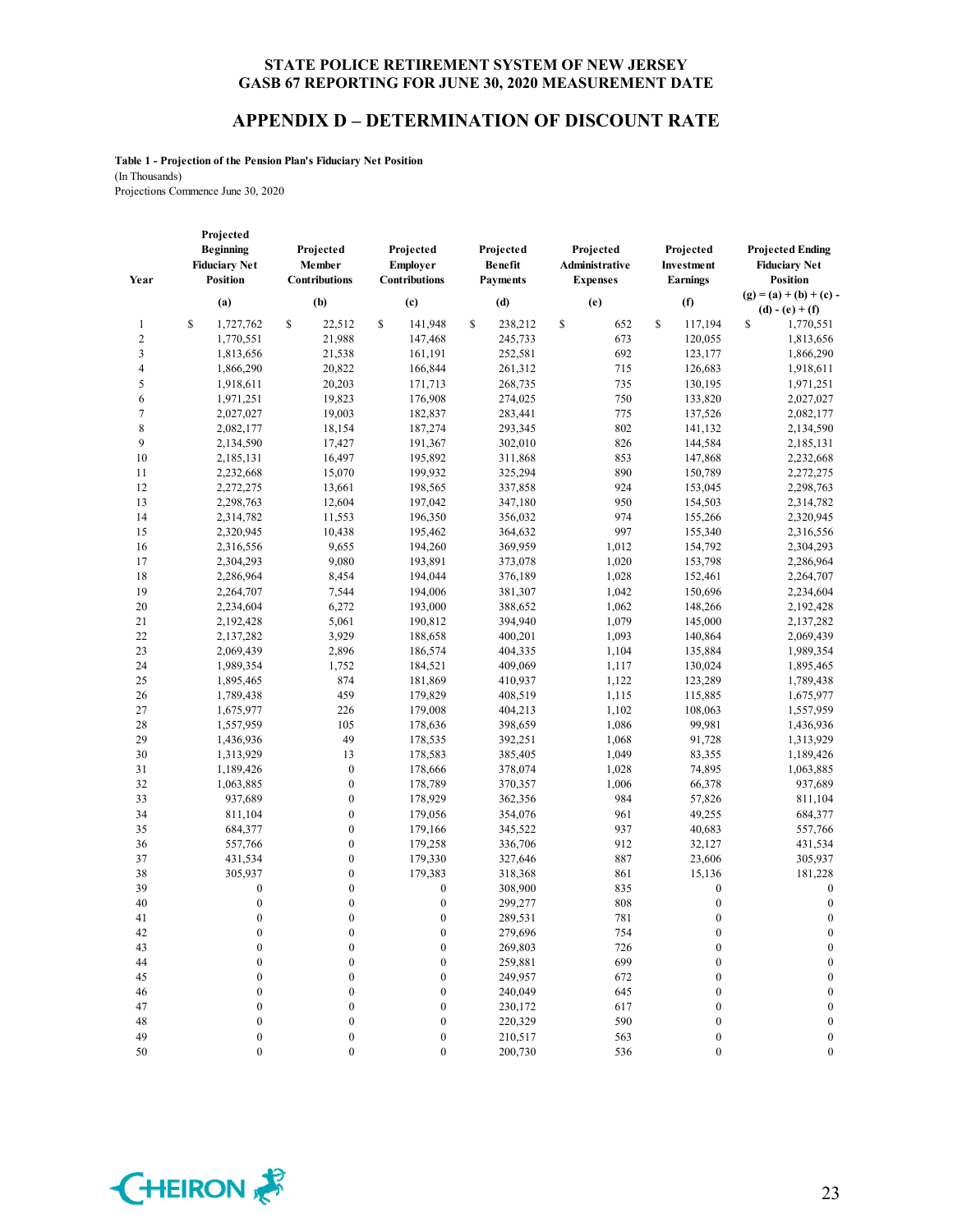## **APPENDIX D – DETERMINATION OF DISCOUNT RATE**

**Table 1 - Projection of the Pension Plan's Fiduciary Net Position** (In Thousands) Projections Commence June 30, 2020

| Year     | Projected<br><b>Beginning</b><br><b>Fiduciary Net</b><br><b>Position</b> | Projected<br>Member<br>Contributions | Projected<br><b>Employer</b><br>Contributions | Projected<br><b>Benefit</b><br><b>Payments</b> | Projected<br>Administrative<br><b>Expenses</b> | Projected<br>Investment<br><b>Earnings</b> | <b>Projected Ending</b><br><b>Fiduciary Net</b><br><b>Position</b> |
|----------|--------------------------------------------------------------------------|--------------------------------------|-----------------------------------------------|------------------------------------------------|------------------------------------------------|--------------------------------------------|--------------------------------------------------------------------|
|          | (a)                                                                      | (b)                                  | (c)                                           | (d)                                            | (e)                                            | (f)                                        | $(g) = (a) + (b) + (c)$<br>$(d) - (e) + (f)$                       |
| 51       | \$<br>$\boldsymbol{0}$                                                   | \$<br>$\boldsymbol{0}$               | \$<br>$\boldsymbol{0}$                        | \$<br>190,963                                  | \$<br>510                                      | \$<br>$\boldsymbol{0}$                     | \$<br>$\boldsymbol{0}$                                             |
| 52       | $\boldsymbol{0}$                                                         | $\boldsymbol{0}$                     | $\boldsymbol{0}$                              | 181,210                                        | 483                                            | $\boldsymbol{0}$                           | $\boldsymbol{0}$                                                   |
| 53       | $\boldsymbol{0}$                                                         | $\boldsymbol{0}$                     | $\boldsymbol{0}$                              | 171,469                                        | 456                                            | $\boldsymbol{0}$                           | $\boldsymbol{0}$                                                   |
| 54       | $\boldsymbol{0}$                                                         | $\boldsymbol{0}$                     | $\boldsymbol{0}$                              | 161,743                                        | 430                                            | $\boldsymbol{0}$                           | $\boldsymbol{0}$                                                   |
| 55       | $\boldsymbol{0}$                                                         | $\boldsymbol{0}$                     | $\boldsymbol{0}$                              | 152,040                                        | 403                                            | $\boldsymbol{0}$                           | $\boldsymbol{0}$                                                   |
| 56       | $\boldsymbol{0}$                                                         | $\boldsymbol{0}$                     | $\boldsymbol{0}$                              | 142,374                                        | 377                                            | $\boldsymbol{0}$                           | $\boldsymbol{0}$                                                   |
| 57       | $\boldsymbol{0}$                                                         | $\boldsymbol{0}$                     | $\boldsymbol{0}$                              | 132,767                                        | 351                                            | $\boldsymbol{0}$                           | $\boldsymbol{0}$                                                   |
| 58       | $\boldsymbol{0}$                                                         | $\boldsymbol{0}$                     | $\boldsymbol{0}$                              | 123,244                                        | 325                                            | $\boldsymbol{0}$                           | $\boldsymbol{0}$                                                   |
| 59       | $\boldsymbol{0}$                                                         | $\boldsymbol{0}$                     | $\boldsymbol{0}$                              | 113,838                                        | 300                                            | $\boldsymbol{0}$                           | $\boldsymbol{0}$                                                   |
| 60       | $\boldsymbol{0}$                                                         | $\boldsymbol{0}$                     | $\boldsymbol{0}$                              | 104,588                                        | 275                                            | $\boldsymbol{0}$                           | $\boldsymbol{0}$                                                   |
| 61       | $\boldsymbol{0}$                                                         | $\boldsymbol{0}$                     | $\boldsymbol{0}$                              | 95,535                                         | 251                                            | $\boldsymbol{0}$                           | $\boldsymbol{0}$                                                   |
| 62       | $\boldsymbol{0}$                                                         | $\boldsymbol{0}$                     | $\boldsymbol{0}$                              | 86,725                                         | 227                                            | $\boldsymbol{0}$                           | $\boldsymbol{0}$                                                   |
| 63       | $\boldsymbol{0}$                                                         | $\boldsymbol{0}$                     | $\boldsymbol{0}$                              | 78,205                                         | 204                                            | $\boldsymbol{0}$                           | $\boldsymbol{0}$                                                   |
| 64       | $\boldsymbol{0}$                                                         | $\boldsymbol{0}$                     | $\boldsymbol{0}$                              | 70,021                                         | 183                                            | $\boldsymbol{0}$                           | $\boldsymbol{0}$                                                   |
| 65       | $\boldsymbol{0}$                                                         | $\boldsymbol{0}$                     | $\boldsymbol{0}$                              | 62,216                                         | 162                                            | $\boldsymbol{0}$                           | $\boldsymbol{0}$                                                   |
| 66       | $\boldsymbol{0}$                                                         | $\boldsymbol{0}$                     | $\boldsymbol{0}$                              | 54,832                                         | 143                                            | $\mathbf{0}$                               | $\boldsymbol{0}$                                                   |
| 67       | $\boldsymbol{0}$                                                         | $\boldsymbol{0}$                     | $\boldsymbol{0}$                              | 47,898                                         | 124                                            | $\boldsymbol{0}$                           | $\boldsymbol{0}$                                                   |
| 68       | $\boldsymbol{0}$                                                         | $\mathbf{0}$                         | $\boldsymbol{0}$                              | 41,445                                         | 107                                            | $\boldsymbol{0}$                           | $\boldsymbol{0}$                                                   |
| 69       | $\boldsymbol{0}$                                                         | $\boldsymbol{0}$                     | $\boldsymbol{0}$                              | 35,494                                         | 92                                             | $\boldsymbol{0}$                           | $\boldsymbol{0}$                                                   |
| 70       | $\boldsymbol{0}$                                                         | $\boldsymbol{0}$                     | $\boldsymbol{0}$                              | 30,063                                         | 78                                             | $\boldsymbol{0}$                           | $\boldsymbol{0}$                                                   |
| 71       | $\boldsymbol{0}$                                                         | $\boldsymbol{0}$                     | $\boldsymbol{0}$                              | 25,161                                         | 65                                             | $\mathbf{0}$                               | $\boldsymbol{0}$                                                   |
| 72       | $\boldsymbol{0}$                                                         | $\boldsymbol{0}$                     | $\boldsymbol{0}$                              | 20,789                                         | 54                                             | $\boldsymbol{0}$                           | $\boldsymbol{0}$                                                   |
| 73       | $\boldsymbol{0}$                                                         | $\boldsymbol{0}$<br>$\boldsymbol{0}$ | $\boldsymbol{0}$                              | 16,943<br>13,605                               | 44<br>35                                       | $\boldsymbol{0}$<br>$\boldsymbol{0}$       | $\boldsymbol{0}$                                                   |
| 74<br>75 | $\boldsymbol{0}$<br>$\boldsymbol{0}$                                     | $\boldsymbol{0}$                     | $\boldsymbol{0}$<br>$\boldsymbol{0}$          | 10,755                                         | 28                                             | $\boldsymbol{0}$                           | $\boldsymbol{0}$<br>$\boldsymbol{0}$                               |
| 76       | $\boldsymbol{0}$                                                         | $\boldsymbol{0}$                     | $\boldsymbol{0}$                              | 8,360                                          | 21                                             | $\boldsymbol{0}$                           | $\boldsymbol{0}$                                                   |
| 77       | $\boldsymbol{0}$                                                         | $\boldsymbol{0}$                     | $\boldsymbol{0}$                              | 6,385                                          | 16                                             | $\boldsymbol{0}$                           | $\boldsymbol{0}$                                                   |
| 78       | $\boldsymbol{0}$                                                         | $\boldsymbol{0}$                     | $\boldsymbol{0}$                              | 4,785                                          | 12                                             | $\boldsymbol{0}$                           | $\boldsymbol{0}$                                                   |
| 79       | $\boldsymbol{0}$                                                         | $\boldsymbol{0}$                     | $\boldsymbol{0}$                              | 3,515                                          | $\overline{9}$                                 | $\boldsymbol{0}$                           | $\boldsymbol{0}$                                                   |
| $80\,$   | $\boldsymbol{0}$                                                         | $\boldsymbol{0}$                     | $\boldsymbol{0}$                              | 2,529                                          | 7                                              | $\boldsymbol{0}$                           | $\boldsymbol{0}$                                                   |
| 81       | $\boldsymbol{0}$                                                         | $\boldsymbol{0}$                     | $\boldsymbol{0}$                              | 1,780                                          | 5                                              | $\boldsymbol{0}$                           | $\boldsymbol{0}$                                                   |
| 82       | $\boldsymbol{0}$                                                         | $\boldsymbol{0}$                     | $\boldsymbol{0}$                              | 1,224                                          | $\mathfrak{Z}$                                 | $\boldsymbol{0}$                           | $\boldsymbol{0}$                                                   |
| 83       | $\boldsymbol{0}$                                                         | $\boldsymbol{0}$                     | $\boldsymbol{0}$                              | 821                                            | $\overline{2}$                                 | $\boldsymbol{0}$                           | $\boldsymbol{0}$                                                   |
| 84       | $\boldsymbol{0}$                                                         | $\boldsymbol{0}$                     | $\boldsymbol{0}$                              | 537                                            | $\mathbf{1}$                                   | $\boldsymbol{0}$                           | $\boldsymbol{0}$                                                   |
| 85       | $\boldsymbol{0}$                                                         | $\boldsymbol{0}$                     | $\boldsymbol{0}$                              | 342                                            | $\mathbf{1}$                                   | $\boldsymbol{0}$                           | $\boldsymbol{0}$                                                   |
| 86       | $\boldsymbol{0}$                                                         | $\boldsymbol{0}$                     | $\boldsymbol{0}$                              | 212                                            | 1                                              | $\boldsymbol{0}$                           | $\boldsymbol{0}$                                                   |
| 87       | $\boldsymbol{0}$                                                         | $\boldsymbol{0}$                     | $\boldsymbol{0}$                              | 128                                            | $\boldsymbol{0}$                               | $\boldsymbol{0}$                           | $\boldsymbol{0}$                                                   |
| 88       | $\boldsymbol{0}$                                                         | $\boldsymbol{0}$                     | $\boldsymbol{0}$                              | 75                                             | $\boldsymbol{0}$                               | $\boldsymbol{0}$                           | $\boldsymbol{0}$                                                   |
| 89       | $\boldsymbol{0}$                                                         | $\boldsymbol{0}$                     | $\boldsymbol{0}$                              | 42                                             | $\boldsymbol{0}$                               | $\boldsymbol{0}$                           | $\boldsymbol{0}$                                                   |
| 90       | $\boldsymbol{0}$                                                         | $\mathbf{0}$                         | $\boldsymbol{0}$                              | 23                                             | $\mathbf{0}$                                   | $\boldsymbol{0}$                           | $\boldsymbol{0}$                                                   |
| 91       | $\mathbf{0}$                                                             | $\mathbf{0}$                         | $\mathbf{0}$                                  | 12                                             | $\mathbf{0}$                                   | $\mathbf{0}$                               | $\boldsymbol{0}$                                                   |
| 92       | $\boldsymbol{0}$                                                         | $\boldsymbol{0}$                     | $\boldsymbol{0}$                              | 6                                              | $\boldsymbol{0}$                               | $\boldsymbol{0}$                           | $\boldsymbol{0}$                                                   |
| 93       | $\boldsymbol{0}$                                                         | $\boldsymbol{0}$                     | $\boldsymbol{0}$                              | 3                                              | $\boldsymbol{0}$                               | $\boldsymbol{0}$                           | $\boldsymbol{0}$                                                   |
| 94       | $\boldsymbol{0}$                                                         | $\boldsymbol{0}$                     | $\boldsymbol{0}$                              | $\overline{\mathbf{c}}$                        | $\boldsymbol{0}$                               | $\boldsymbol{0}$                           | $\boldsymbol{0}$                                                   |
| 95       | $\boldsymbol{0}$                                                         | $\mathbf{0}$                         | $\boldsymbol{0}$                              | $\mathbf{1}$                                   | $\mathbf{0}$                                   | $\boldsymbol{0}$                           | $\mathbf{0}$                                                       |
| 96       | $\boldsymbol{0}$                                                         | $\boldsymbol{0}$                     | $\boldsymbol{0}$                              | $\boldsymbol{0}$                               | $\boldsymbol{0}$                               | $\boldsymbol{0}$                           | $\boldsymbol{0}$                                                   |
| 97       | $\boldsymbol{0}$                                                         | $\boldsymbol{0}$                     | $\boldsymbol{0}$                              | $\boldsymbol{0}$                               | $\boldsymbol{0}$                               | $\boldsymbol{0}$                           | $\boldsymbol{0}$                                                   |
| 98       | $\boldsymbol{0}$                                                         | $\boldsymbol{0}$                     | $\boldsymbol{0}$                              | $\boldsymbol{0}$                               | $\boldsymbol{0}$                               | $\boldsymbol{0}$                           | $\boldsymbol{0}$                                                   |
| 99       | $\boldsymbol{0}$                                                         | $\mathbf{0}$                         | $\boldsymbol{0}$                              | $\mathbf{0}$                                   | $\boldsymbol{0}$                               | $\mathbf{0}$                               | $\boldsymbol{0}$                                                   |

100 0 0 0 0 0 0 0

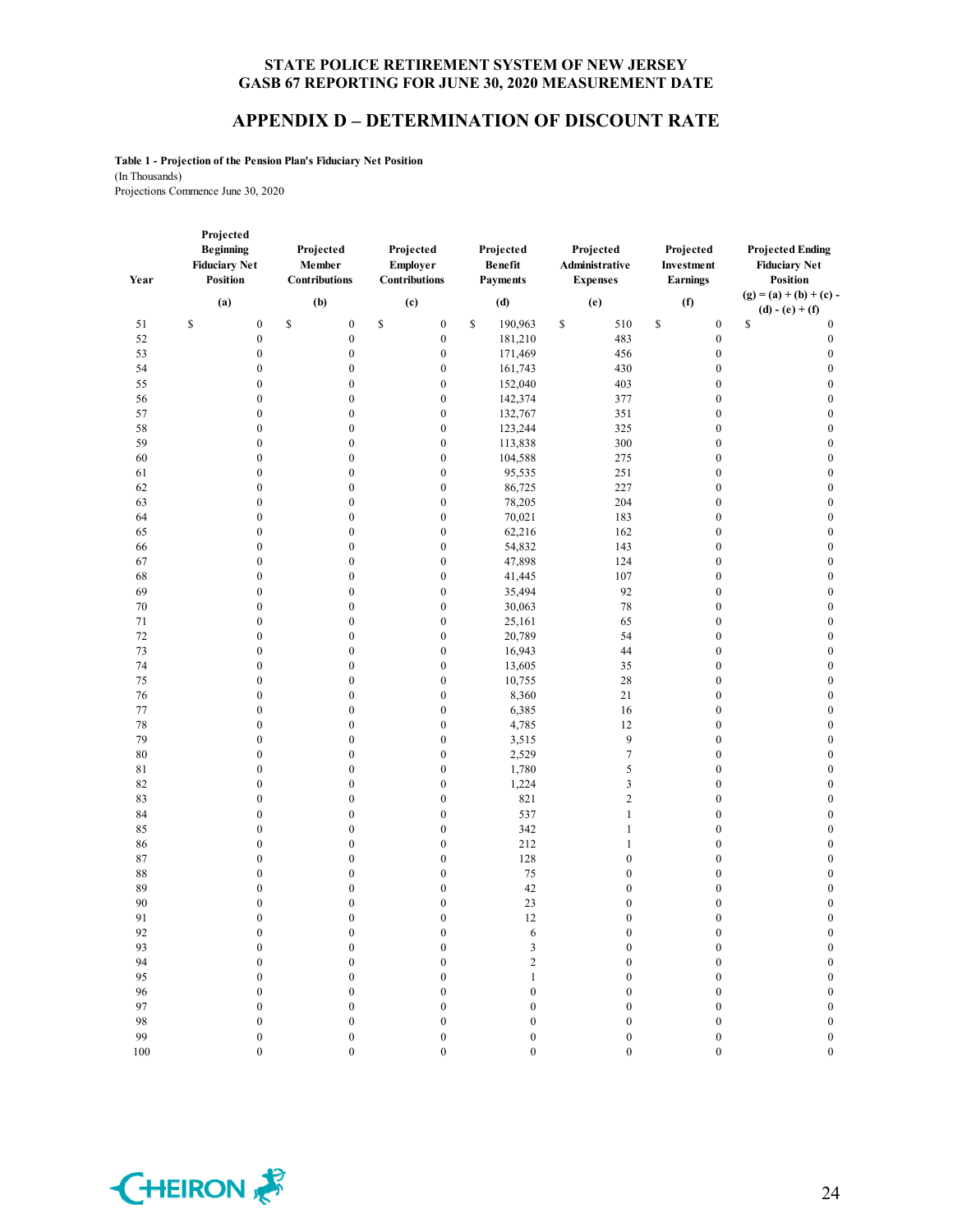## **APPENDIX D – DETERMINATION OF DISCOUNT RATE**

**Table 2 - Actuarial Present Values of Projected Benefit Payments**

(In Thousands)

Projections Commence June 30, 2020

\* From Table 1 - Projection of the Pension Plan's Fiduciary Net Position, column (a) \*\* From Table 1 - Projection of the Pension Plan's Fiduciary Net Position, column (d)

| Year<br>(a)    | Projected<br><b>Beginning</b><br><b>Fiduciary Net</b><br>Position*<br>(b) | <b>Projected Benefit</b><br><b>Payments</b> for<br>current Plan<br>participants**<br>(c) | "Funded" Portion of<br><b>Benefit Payments</b><br>$(d) = (c)$ if $(b) \geq (c)$ | "Unfunded"<br>Portion of<br><b>Benefit</b><br>Payments<br>$(e) = (c) - (d)$ | <b>Present Value of</b><br>"Funded" Benefit<br><b>Payments</b><br>$(f) = (d) /$ | <b>Present Value of</b><br>"Unfunded" Benefit<br>Payments<br>$(g) = (e) /$ | <b>Present Value of</b><br><b>Benefit Payments</b><br><b>Using the Single</b><br><b>Discount Rate</b><br>$(h) = (c) /$ |
|----------------|---------------------------------------------------------------------------|------------------------------------------------------------------------------------------|---------------------------------------------------------------------------------|-----------------------------------------------------------------------------|---------------------------------------------------------------------------------|----------------------------------------------------------------------------|------------------------------------------------------------------------------------------------------------------------|
|                |                                                                           |                                                                                          |                                                                                 |                                                                             | $(1+7.00\%)$ <sup>^</sup> [(a) - .5]                                            | $(1+2.21\%)$ <sup>^</sup> [(a) - .5]                                       | $(1+5.00\%)$ <sup>^</sup> [(a) - .5]                                                                                   |
| $\mathbf{1}$   | S<br>1,727,762                                                            | \$<br>238,212                                                                            | \$<br>238,212                                                                   | \$<br>$\mathbf{0}$                                                          | S<br>230,289                                                                    | S<br>$\mathbf{0}$                                                          | S<br>232,476                                                                                                           |
| $\overline{c}$ | 1,770,551                                                                 | 245,733                                                                                  | 245,733                                                                         | $\boldsymbol{0}$                                                            | 222,018                                                                         | $\boldsymbol{0}$                                                           | 228,405                                                                                                                |
| 3              | 1,813,656                                                                 | 252,581                                                                                  | 252,581                                                                         | $\boldsymbol{0}$                                                            | 213,276                                                                         | $\boldsymbol{0}$                                                           | 223,598                                                                                                                |
| $\overline{4}$ | 1,866,290                                                                 | 261,312                                                                                  | 261,312                                                                         | $\mathbf{0}$                                                                | 206,213                                                                         | $\mathbf{0}$                                                               | 220,320                                                                                                                |
| 5              | 1,918,611                                                                 | 268,735                                                                                  | 268,735                                                                         | $\mathbf{0}$                                                                | 198,197                                                                         | $\overline{0}$                                                             | 215,797                                                                                                                |
| 6              | 1,971,251                                                                 | 274,025                                                                                  | 274,025                                                                         | $\boldsymbol{0}$                                                            | 188,877                                                                         | $\overline{0}$                                                             | 209,575                                                                                                                |
| $\tau$         | 2,027,027                                                                 | 283,441                                                                                  | 283,441                                                                         | $\mathbf{0}$                                                                | 182,586                                                                         | $\mathbf{0}$                                                               | 206,461                                                                                                                |
| 8              | 2,082,177                                                                 | 293,345                                                                                  | 293,345                                                                         | $\overline{0}$                                                              | 176,604                                                                         | $\overline{0}$                                                             | 203,508                                                                                                                |
| 9              | 2,134,590                                                                 | 302,010                                                                                  | 302,010                                                                         | $\boldsymbol{0}$                                                            | 169,926                                                                         | $\boldsymbol{0}$                                                           | 199,550                                                                                                                |
| 10             | 2,185,131                                                                 | 311,868                                                                                  | 311,868                                                                         | $\mathbf{0}$                                                                | 163,993                                                                         | $\mathbf{0}$                                                               | 196,258                                                                                                                |
| 11             | 2,232,668                                                                 | 325,294                                                                                  | 325,294                                                                         | $\mathbf{0}$                                                                | 159,862                                                                         | $\mathbf{0}$                                                               | 194,966                                                                                                                |
| 12             | 2,272,275                                                                 | 337,858                                                                                  | 337,858                                                                         | $\boldsymbol{0}$                                                            | 155,175                                                                         | $\bf{0}$                                                                   | 192,861                                                                                                                |
| 13             | 2,298,763                                                                 | 347,180                                                                                  | 347,180                                                                         | $\mathbf{0}$                                                                | 149,025                                                                         | $\mathbf{0}$<br>$\overline{0}$                                             | 188,752                                                                                                                |
| 14             | 2,314,782                                                                 | 356,032                                                                                  | 356,032                                                                         | $\mathbf{0}$                                                                | 142,826                                                                         | $\mathbf{0}$                                                               | 184,354                                                                                                                |
| 15             | 2,320,945                                                                 | 364,632                                                                                  | 364,632                                                                         | $\mathbf{0}$                                                                | 136,707                                                                         |                                                                            | 179,823                                                                                                                |
| 16             | 2,316,556                                                                 | 369,959                                                                                  | 369,959                                                                         | $\mathbf{0}$                                                                | 129,630                                                                         | $\mathbf{0}$<br>$\overline{0}$                                             | 173,768                                                                                                                |
| 17<br>18       | 2,304,293<br>2,286,964                                                    | 373,078<br>376,189                                                                       | 373,078<br>376,189                                                              | $\boldsymbol{0}$<br>$\mathbf{0}$                                            | 122,171<br>115,130                                                              | $\mathbf{0}$                                                               | 166,895<br>160,279                                                                                                     |
| 19             |                                                                           |                                                                                          |                                                                                 | $\boldsymbol{0}$                                                            | 109,062                                                                         | $\boldsymbol{0}$                                                           |                                                                                                                        |
| 20             | 2,264,707                                                                 | 381,307<br>388,652                                                                       | 381,307<br>388,652                                                              | $\mathbf{0}$                                                                |                                                                                 | $\mathbf{0}$                                                               | 154,729                                                                                                                |
| 21             | 2,234,604                                                                 |                                                                                          | 394,940                                                                         | $\mathbf{0}$                                                                | 103,891                                                                         | $\overline{0}$                                                             | 150,206                                                                                                                |
| 22             | 2,192,428<br>2,137,282                                                    | 394,940<br>400,201                                                                       | 400,201                                                                         | $\mathbf{0}$                                                                | 98,665<br>93,439                                                                | $\overline{0}$                                                             | 145,373<br>140,300                                                                                                     |
| 23             | 2,069,439                                                                 | 404,335                                                                                  | 404,335                                                                         | $\boldsymbol{0}$                                                            | 88,228                                                                          | $\bf{0}$                                                                   | 135,004                                                                                                                |
| 24             | 1,989,354                                                                 | 409,069                                                                                  | 409,069                                                                         | $\mathbf{0}$                                                                | 83,421                                                                          | $\overline{0}$                                                             | 130,086                                                                                                                |
| 25             | 1,895,465                                                                 | 410,937                                                                                  | 410,937                                                                         | $\mathbf{0}$                                                                | 78,320                                                                          | $\mathbf{0}$                                                               | 124,462                                                                                                                |
| 26             | 1,789,438                                                                 | 408,519                                                                                  | 408,519                                                                         | $\mathbf{0}$                                                                | 72,766                                                                          | $\mathbf{0}$                                                               | 117,842                                                                                                                |
| 27             | 1,675,977                                                                 | 404,213                                                                                  | 404,213                                                                         | $\mathbf{0}$                                                                | 67,288                                                                          | $\overline{0}$                                                             | 111,051                                                                                                                |
| 28             | 1,557,959                                                                 | 398,659                                                                                  | 398,659                                                                         | $\mathbf{0}$                                                                | 62,022                                                                          | $\mathbf{0}$                                                               | 104,314                                                                                                                |
| 29             | 1,436,936                                                                 | 392,251                                                                                  | 392,251                                                                         | $\mathbf{0}$                                                                | 57,033                                                                          | $\mathbf{0}$                                                               | 97,753                                                                                                                 |
| 30             | 1,313,929                                                                 | 385,405                                                                                  | 385,405                                                                         | $\mathbf{0}$                                                                | 52,372                                                                          | $\mathbf{0}$                                                               | 91,477                                                                                                                 |
| 31             | 1,189,426                                                                 | 378,074                                                                                  | 378,074                                                                         | $\mathbf{0}$                                                                | 48,014                                                                          | $\mathbf{0}$                                                               | 85,467                                                                                                                 |
| 32             | 1,063,885                                                                 | 370,357                                                                                  | 370,357                                                                         | $\mathbf{0}$                                                                | 43,957                                                                          | $\mathbf{0}$                                                               | 79,739                                                                                                                 |
| 33             | 937,689                                                                   | 362,356                                                                                  | 362,356                                                                         | $\boldsymbol{0}$                                                            | 40,194                                                                          | $\mathbf{0}$                                                               | 74,304                                                                                                                 |
| 34             | 811,104                                                                   | 354,076                                                                                  | 354,076                                                                         | $\mathbf{0}$                                                                | 36,706                                                                          | $\mathbf{0}$                                                               | 69,151                                                                                                                 |
| 35             | 684,377                                                                   | 345,522                                                                                  | 345,522                                                                         | $\mathbf{0}$                                                                | 33,476                                                                          | $\overline{0}$                                                             | 64,270                                                                                                                 |
| 36             | 557,766                                                                   | 336,706                                                                                  | 336,706                                                                         | $\mathbf{0}$                                                                | 30,488                                                                          | $\mathbf{0}$                                                               | 59,650                                                                                                                 |
| 37             | 431,534                                                                   | 327,646                                                                                  | 327,646                                                                         | $\mathbf{0}$                                                                | 27,727                                                                          | $\bf{0}$                                                                   | 55,283                                                                                                                 |
| 38             | 305,937                                                                   | 318,368                                                                                  | 305,937                                                                         | 12,431                                                                      | 24,196                                                                          | 5,476                                                                      | 51,161                                                                                                                 |
| 39             | $\overline{0}$                                                            | 308,900                                                                                  | $\overline{0}$                                                                  | 308,900                                                                     | $\mathbf{0}$                                                                    | 133,144                                                                    | 47,278                                                                                                                 |
| 40             | $\mathbf{0}$                                                              | 299,277                                                                                  | $\mathbf{0}$                                                                    | 299,277                                                                     | $\boldsymbol{0}$                                                                | 126,207                                                                    | 43,625                                                                                                                 |
| 41             | $\boldsymbol{0}$                                                          | 289,531                                                                                  | $\mathbf{0}$                                                                    | 289,531                                                                     | $\boldsymbol{0}$                                                                | 119,457                                                                    | 40,196                                                                                                                 |
| 42             | $\mathbf{0}$                                                              | 279,696                                                                                  | $\overline{0}$                                                                  | 279,696                                                                     | $\mathbf{0}$                                                                    | 112,904                                                                    | 36,983                                                                                                                 |
| 43             | $\overline{0}$                                                            | 269,803                                                                                  | $\mathbf{0}$                                                                    | 269,803                                                                     | $\mathbf{0}$                                                                    | 106,556                                                                    | 33,977                                                                                                                 |
| 44             | $\mathbf{0}$                                                              | 259,881                                                                                  | $\mathbf{0}$                                                                    | 259,881                                                                     | $\boldsymbol{0}$                                                                | 100,418                                                                    | 31,171                                                                                                                 |
| 45             | $\overline{0}$                                                            | 249,957                                                                                  | $\overline{0}$                                                                  | 249,957                                                                     | $\mathbf{0}$                                                                    | 94,495                                                                     | 28,554                                                                                                                 |
| 46             | $\overline{0}$                                                            | 240,049                                                                                  | $\overline{0}$                                                                  | 240,049                                                                     | $\mathbf{0}$                                                                    | 88,787                                                                     | 26,117                                                                                                                 |
| 47             | $\mathbf{0}$                                                              | 230,172                                                                                  | $\mathbf{0}$                                                                    | 230,172                                                                     | $\mathbf{0}$                                                                    | 83,293                                                                     | 23,851                                                                                                                 |
| 48             | $\mathbf{0}$                                                              | 220,329                                                                                  | $\overline{0}$                                                                  | 220,329                                                                     | $\mathbf{0}$                                                                    | 78,007                                                                     | 21,745                                                                                                                 |
| 49             | $\overline{0}$                                                            | 210,517                                                                                  | $\mathbf{0}$                                                                    | 210,517                                                                     | $\mathbf{0}$                                                                    | 72,922                                                                     | 19,788                                                                                                                 |
| 50             | $\theta$                                                                  | 200,730                                                                                  | $\theta$                                                                        | 200,730                                                                     | $\theta$                                                                        | 68,028                                                                     | 17,970                                                                                                                 |

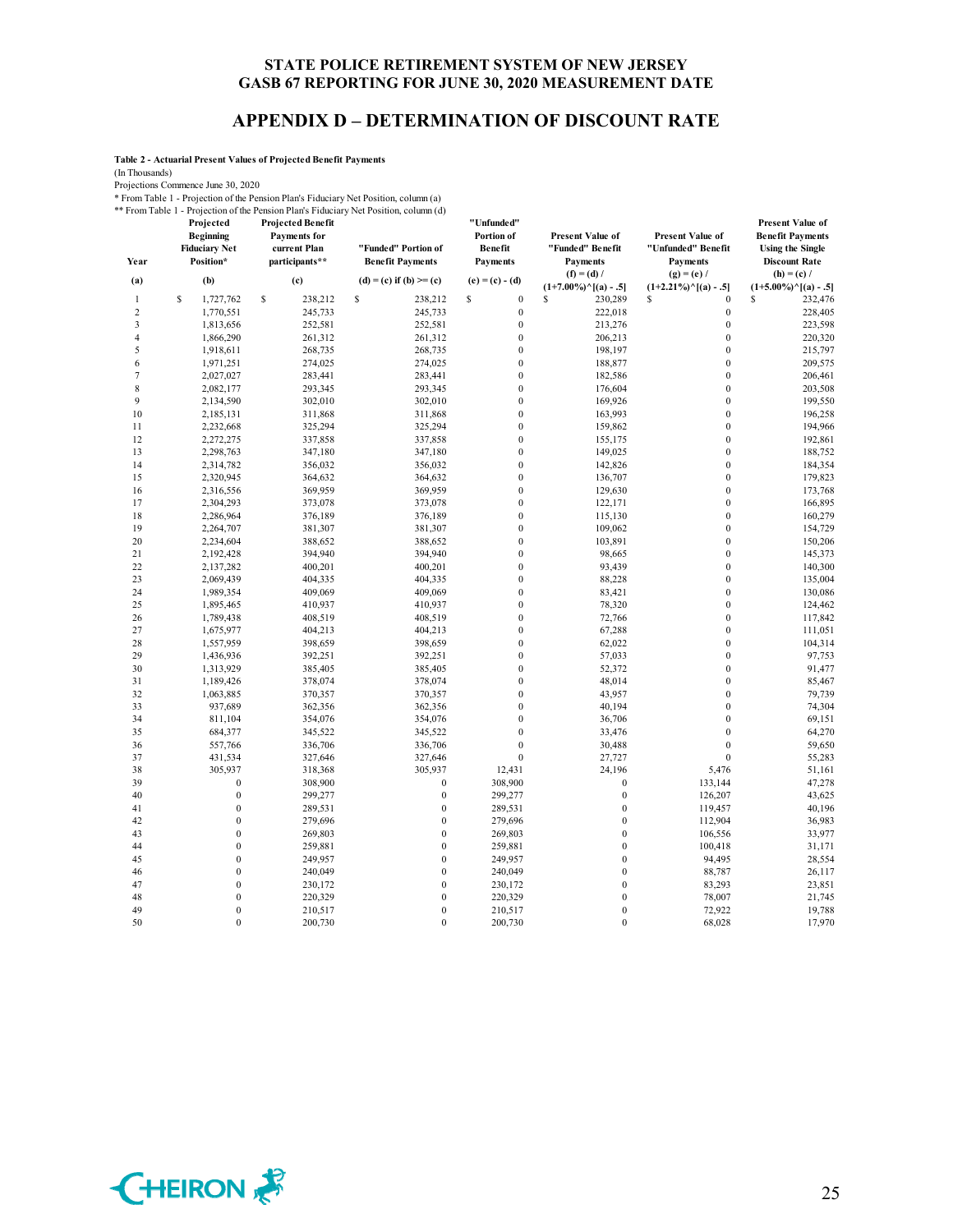## **APPENDIX D – DETERMINATION OF DISCOUNT RATE**

**Table 2 - Actuarial Present Values of Projected Benefit Payments**

(In Thousands)

Projections Commence June 30, 2020

\* From Table 1 - Projection of the Pension Plan's Fiduciary Net Position, column (a)

\*\* From Table 1 - Projection of the Pension Plan's Fiduciary Net Position, column (d) **Projected Projected Benefit** 

| 1.01111001011<br>Year | تەرىبىد<br>Projected<br><b>Beginning</b><br><b>Fiduciary Net</b><br>Position* | <b>Projected Benefit</b><br><b>Payments</b> for<br>current Plan<br>participants** | $\alpha$ and $\alpha$ and $\alpha$ and $\alpha$ and $\alpha$ and $\alpha$ and $\alpha$ and $\alpha$ and $\alpha$ and $\alpha$ and $\alpha$ and $\alpha$ and $\alpha$ and $\alpha$ and $\alpha$ and $\alpha$ and $\alpha$ and $\alpha$ and $\alpha$ and $\alpha$ and $\alpha$ and $\alpha$ and $\alpha$ and $\alpha$ and $\alpha$<br>"Funded" Portion of<br><b>Benefit Payments</b> | "Unfunded"<br>Portion of<br><b>Benefit</b><br>Payments | <b>Present Value of</b><br>"Funded" Benefit<br><b>Payments</b> | <b>Present Value of</b><br>"Unfunded" Benefit<br><b>Payments</b> | <b>Present Value of</b><br><b>Benefit Payments</b><br><b>Using the Single</b><br><b>Discount Rate</b> |
|-----------------------|-------------------------------------------------------------------------------|-----------------------------------------------------------------------------------|------------------------------------------------------------------------------------------------------------------------------------------------------------------------------------------------------------------------------------------------------------------------------------------------------------------------------------------------------------------------------------|--------------------------------------------------------|----------------------------------------------------------------|------------------------------------------------------------------|-------------------------------------------------------------------------------------------------------|
| (a)                   | (b)                                                                           | (c)                                                                               | $(d) = (c)$ if $(b) \ge (c)$                                                                                                                                                                                                                                                                                                                                                       | $(e) = (c) - (d)$                                      | $(f) = (d) /$<br>$(1+7.00\%)$ <sup>^</sup> [(a) - .5]          | $(g) = (e) /$<br>$(1+2.21\%)$ $\cap$ $[(a) - .5]$                | $(h) = (c) /$<br>$(1+5.00\%)$ <sup>^</sup> [(a) - .5]                                                 |
| 51                    | \$<br>$\boldsymbol{0}$                                                        | $\mathbb{S}$<br>190,963                                                           | \$<br>$\boldsymbol{0}$                                                                                                                                                                                                                                                                                                                                                             | \$<br>190,963                                          | \$<br>$\boldsymbol{0}$                                         | S<br>63,319                                                      | S<br>16,282                                                                                           |
| 52                    | $\boldsymbol{0}$                                                              | 181,210                                                                           | $\boldsymbol{0}$                                                                                                                                                                                                                                                                                                                                                                   | 181,210                                                | $\boldsymbol{0}$                                               | 58,786                                                           | 14,715                                                                                                |
| 53                    | $\boldsymbol{0}$                                                              | 171,469                                                                           | $\boldsymbol{0}$                                                                                                                                                                                                                                                                                                                                                                   | 171,469                                                | $\boldsymbol{0}$                                               | 54,423                                                           | 13,262                                                                                                |
| 54                    | $\mathbf{0}$                                                                  | 161,743                                                                           | $\boldsymbol{0}$                                                                                                                                                                                                                                                                                                                                                                   | 161,743                                                | $\boldsymbol{0}$                                               | 50,226                                                           | 11,914                                                                                                |
| 55                    | $\mathbf{0}$                                                                  | 152,040                                                                           | $\boldsymbol{0}$                                                                                                                                                                                                                                                                                                                                                                   | 152,040                                                | $\boldsymbol{0}$                                               | 46,192                                                           | 10,667                                                                                                |
| 56                    | $\mathbf{0}$                                                                  | 142,374                                                                           | $\boldsymbol{0}$                                                                                                                                                                                                                                                                                                                                                                   | 142,374                                                | $\boldsymbol{0}$                                               | 42,320                                                           | 9,513                                                                                                 |
| 57                    | $\mathbf{0}$                                                                  | 132,767                                                                           | $\boldsymbol{0}$                                                                                                                                                                                                                                                                                                                                                                   | 132,767                                                | $\boldsymbol{0}$                                               | 38,611                                                           | 8,449                                                                                                 |
| 58                    | $\mathbf{0}$                                                                  | 123,244                                                                           | $\boldsymbol{0}$                                                                                                                                                                                                                                                                                                                                                                   | 123,244                                                | $\boldsymbol{0}$                                               | 35,067                                                           | 7,470                                                                                                 |
| 59                    | $\overline{0}$                                                                | 113,838                                                                           | $\mathbf{0}$                                                                                                                                                                                                                                                                                                                                                                       | 113,838                                                | $\mathbf{0}$                                                   | 31,690                                                           | 6,571                                                                                                 |
| 60                    | $\mathbf{0}$                                                                  | 104,588                                                                           | $\boldsymbol{0}$                                                                                                                                                                                                                                                                                                                                                                   | 104,588                                                | $\boldsymbol{0}$                                               | 28,486                                                           | 5,750                                                                                                 |
| 61                    | $\mathbf{0}$                                                                  | 95,535                                                                            | $\boldsymbol{0}$                                                                                                                                                                                                                                                                                                                                                                   | 95,535                                                 | $\boldsymbol{0}$                                               | 25,457                                                           | 5,003                                                                                                 |
| 62                    | $\mathbf{0}$                                                                  | 86,725                                                                            | $\boldsymbol{0}$                                                                                                                                                                                                                                                                                                                                                                   | 86,725                                                 | $\mathbf 0$                                                    | 22,610                                                           | 4,325                                                                                                 |
| 63                    | $\mathbf{0}$                                                                  | 78,205                                                                            | $\boldsymbol{0}$                                                                                                                                                                                                                                                                                                                                                                   | 78,205                                                 | $\boldsymbol{0}$                                               | 19,948                                                           | 3,715                                                                                                 |
| 64                    | $\mathbf{0}$                                                                  | 70,021                                                                            | $\boldsymbol{0}$                                                                                                                                                                                                                                                                                                                                                                   | 70,021                                                 | $\boldsymbol{0}$                                               | 17,474                                                           | 3,168                                                                                                 |
| 65                    | $\boldsymbol{0}$                                                              | 62,216                                                                            | $\boldsymbol{0}$                                                                                                                                                                                                                                                                                                                                                                   | 62,216                                                 | $\boldsymbol{0}$                                               | 15,191                                                           | 2,681                                                                                                 |
| 66                    | $\overline{0}$                                                                | 54,832                                                                            | $\mathbf{0}$                                                                                                                                                                                                                                                                                                                                                                       | 54,832                                                 | $\mathbf{0}$                                                   | 13,098                                                           | 2,250                                                                                                 |
| 67                    | $\mathbf{0}$                                                                  | 47,898                                                                            | $\boldsymbol{0}$                                                                                                                                                                                                                                                                                                                                                                   | 47,898                                                 | $\boldsymbol{0}$                                               | 11,195                                                           | 1,872                                                                                                 |
| 68                    | $\mathbf{0}$                                                                  | 41,445                                                                            | $\boldsymbol{0}$                                                                                                                                                                                                                                                                                                                                                                   | 41,445                                                 | $\boldsymbol{0}$                                               | 9,477                                                            | 1,543                                                                                                 |
| 69                    | $\mathbf{0}$                                                                  | 35,494                                                                            | $\boldsymbol{0}$                                                                                                                                                                                                                                                                                                                                                                   | 35,494                                                 | $\boldsymbol{0}$                                               | 7,941                                                            | 1,258                                                                                                 |
| $70\,$                | $\mathbf{0}$                                                                  | 30,063                                                                            | $\boldsymbol{0}$                                                                                                                                                                                                                                                                                                                                                                   | 30,063                                                 | $\boldsymbol{0}$                                               | 6,580                                                            | 1,015                                                                                                 |
| 71                    | $\mathbf{0}$                                                                  | 25,161                                                                            | $\boldsymbol{0}$                                                                                                                                                                                                                                                                                                                                                                   | 25,161                                                 | $\boldsymbol{0}$                                               | 5,388                                                            | 809                                                                                                   |
| 72                    | $\mathbf{0}$                                                                  | 20,789                                                                            | $\boldsymbol{0}$                                                                                                                                                                                                                                                                                                                                                                   | 20,789                                                 | $\boldsymbol{0}$                                               | 4,356                                                            | 637                                                                                                   |
| 73                    | $\mathbf{0}$                                                                  | 16,943                                                                            | $\boldsymbol{0}$                                                                                                                                                                                                                                                                                                                                                                   | 16,943                                                 | $\mathbf{0}$                                                   | 3,473                                                            | 494                                                                                                   |
| 74                    | $\mathbf{0}$                                                                  | 13,605                                                                            | $\boldsymbol{0}$                                                                                                                                                                                                                                                                                                                                                                   | 13,605                                                 | $\boldsymbol{0}$                                               | 2,729                                                            | 378                                                                                                   |
| 75                    | $\mathbf{0}$                                                                  | 10,755                                                                            | $\boldsymbol{0}$                                                                                                                                                                                                                                                                                                                                                                   | 10,755                                                 | $\boldsymbol{0}$                                               | 2,110                                                            | 285                                                                                                   |
| 76                    | $\mathbf{0}$                                                                  | 8,360                                                                             | $\boldsymbol{0}$                                                                                                                                                                                                                                                                                                                                                                   | 8,360                                                  | $\boldsymbol{0}$                                               | 1,605                                                            | 211                                                                                                   |
| 77                    | $\mathbf{0}$                                                                  | 6,385                                                                             | $\boldsymbol{0}$                                                                                                                                                                                                                                                                                                                                                                   | 6,385                                                  | $\boldsymbol{0}$                                               | 1,199                                                            | 153                                                                                                   |
| 78                    | $\mathbf{0}$                                                                  | 4,785                                                                             | $\boldsymbol{0}$                                                                                                                                                                                                                                                                                                                                                                   | 4,785                                                  | $\boldsymbol{0}$                                               | 879                                                              | 109                                                                                                   |
| 79                    | $\mathbf{0}$<br>$\overline{0}$                                                | 3,515                                                                             | $\boldsymbol{0}$<br>$\mathbf{0}$                                                                                                                                                                                                                                                                                                                                                   | 3,515                                                  | $\boldsymbol{0}$<br>$\mathbf{0}$                               | 632<br>445                                                       | 77<br>52                                                                                              |
| 80                    |                                                                               | 2,529                                                                             |                                                                                                                                                                                                                                                                                                                                                                                    | 2,529                                                  |                                                                |                                                                  |                                                                                                       |
| 81<br>82              | $\mathbf{0}$<br>$\mathbf{0}$                                                  | 1,780<br>1,224                                                                    | $\boldsymbol{0}$<br>$\boldsymbol{0}$                                                                                                                                                                                                                                                                                                                                               | 1,780<br>1,224                                         | $\boldsymbol{0}$<br>$\boldsymbol{0}$                           | 306<br>206                                                       | 35<br>23                                                                                              |
| 83                    | $\mathbf{0}$                                                                  | 821                                                                               | $\boldsymbol{0}$                                                                                                                                                                                                                                                                                                                                                                   | 821                                                    | $\boldsymbol{0}$                                               | 135                                                              | 15                                                                                                    |
| 84                    | $\mathbf{0}$                                                                  | 537                                                                               | $\boldsymbol{0}$                                                                                                                                                                                                                                                                                                                                                                   | 537                                                    | $\boldsymbol{0}$                                               | 87                                                               | 9                                                                                                     |
| 85                    | $\mathbf{0}$                                                                  | 342                                                                               | $\boldsymbol{0}$                                                                                                                                                                                                                                                                                                                                                                   | 342                                                    | $\boldsymbol{0}$                                               | 54                                                               | 6                                                                                                     |
| 86                    | $\mathbf{0}$                                                                  | 212                                                                               | $\boldsymbol{0}$                                                                                                                                                                                                                                                                                                                                                                   | 212                                                    | $\boldsymbol{0}$                                               | 33                                                               | 3                                                                                                     |
| 87                    | $\overline{0}$                                                                | 128                                                                               | $\boldsymbol{0}$                                                                                                                                                                                                                                                                                                                                                                   | 128                                                    | $\mathbf{0}$                                                   | 19                                                               | $\overline{2}$                                                                                        |
| 88                    | $\overline{0}$                                                                | 75                                                                                | $\boldsymbol{0}$                                                                                                                                                                                                                                                                                                                                                                   | 75                                                     | $\boldsymbol{0}$                                               | 11                                                               | $\mathbf{1}$                                                                                          |
| 89                    | $\mathbf{0}$                                                                  | 42                                                                                | $\boldsymbol{0}$                                                                                                                                                                                                                                                                                                                                                                   | 42                                                     | $\mathbf{0}$                                                   | 6                                                                | $\mathbf{1}$                                                                                          |
| 90                    | $\mathbf{0}$                                                                  | 23                                                                                | $\boldsymbol{0}$                                                                                                                                                                                                                                                                                                                                                                   | 23                                                     | $\boldsymbol{0}$                                               | 3                                                                | $\theta$                                                                                              |
| 91                    | $\mathbf{0}$                                                                  | 12                                                                                | $\boldsymbol{0}$                                                                                                                                                                                                                                                                                                                                                                   | 12                                                     | $\boldsymbol{0}$                                               | $\sqrt{2}$                                                       | $\mathbf{0}$                                                                                          |
| 92                    | $\mathbf{0}$                                                                  | 6                                                                                 | $\boldsymbol{0}$                                                                                                                                                                                                                                                                                                                                                                   | 6                                                      | $\boldsymbol{0}$                                               | $\mathbf{1}$                                                     | $\mathbf{0}$                                                                                          |
| 93                    | $\mathbf{0}$                                                                  | $\mathfrak{Z}$                                                                    | $\boldsymbol{0}$                                                                                                                                                                                                                                                                                                                                                                   | $\mathbf{3}$                                           | $\boldsymbol{0}$                                               | $\bf{0}$                                                         | $\overline{0}$                                                                                        |
| 94                    | $\mathbf{0}$                                                                  | $\overline{c}$                                                                    | $\boldsymbol{0}$                                                                                                                                                                                                                                                                                                                                                                   | $\overline{2}$                                         | $\mathbf{0}$                                                   | $\mathbf{0}$                                                     | $\theta$                                                                                              |
| 95                    | $\mathbf{0}$                                                                  | $\mathbf{1}$                                                                      | $\boldsymbol{0}$                                                                                                                                                                                                                                                                                                                                                                   | $\mathbf{1}$                                           | $\mathbf{0}$                                                   | $\mathbf{0}$                                                     | $\theta$                                                                                              |
| 96                    | $\overline{0}$                                                                | $\boldsymbol{0}$                                                                  | $\boldsymbol{0}$                                                                                                                                                                                                                                                                                                                                                                   | $\boldsymbol{0}$                                       | $\boldsymbol{0}$                                               | $\boldsymbol{0}$                                                 | $\overline{0}$                                                                                        |
| 97                    | $\mathbf{0}$                                                                  | $\mathbf 0$                                                                       | $\boldsymbol{0}$                                                                                                                                                                                                                                                                                                                                                                   | $\boldsymbol{0}$                                       | $\boldsymbol{0}$                                               | $\mathbf{0}$                                                     | $\mathbf{0}$                                                                                          |
| 98                    | $\mathbf{0}$                                                                  | $\boldsymbol{0}$                                                                  | $\boldsymbol{0}$                                                                                                                                                                                                                                                                                                                                                                   | $\boldsymbol{0}$                                       | $\boldsymbol{0}$                                               | $\mathbf{0}$                                                     | $\theta$                                                                                              |
| 99                    | $\mathbf{0}$                                                                  | $\boldsymbol{0}$                                                                  | $\boldsymbol{0}$                                                                                                                                                                                                                                                                                                                                                                   | $\boldsymbol{0}$                                       | $\boldsymbol{0}$                                               | $\boldsymbol{0}$                                                 | $\mathbf{0}$                                                                                          |
| 100                   | $\boldsymbol{0}$                                                              | $\boldsymbol{0}$                                                                  | $\boldsymbol{0}$                                                                                                                                                                                                                                                                                                                                                                   | $\boldsymbol{0}$                                       | $\boldsymbol{0}$                                               | $\boldsymbol{0}$                                                 | $\boldsymbol{0}$                                                                                      |
|                       |                                                                               |                                                                                   |                                                                                                                                                                                                                                                                                                                                                                                    |                                                        | $4,313,771 + S$<br>\$                                          | $1,811,468 = S$                                                  | 6,125,239                                                                                             |

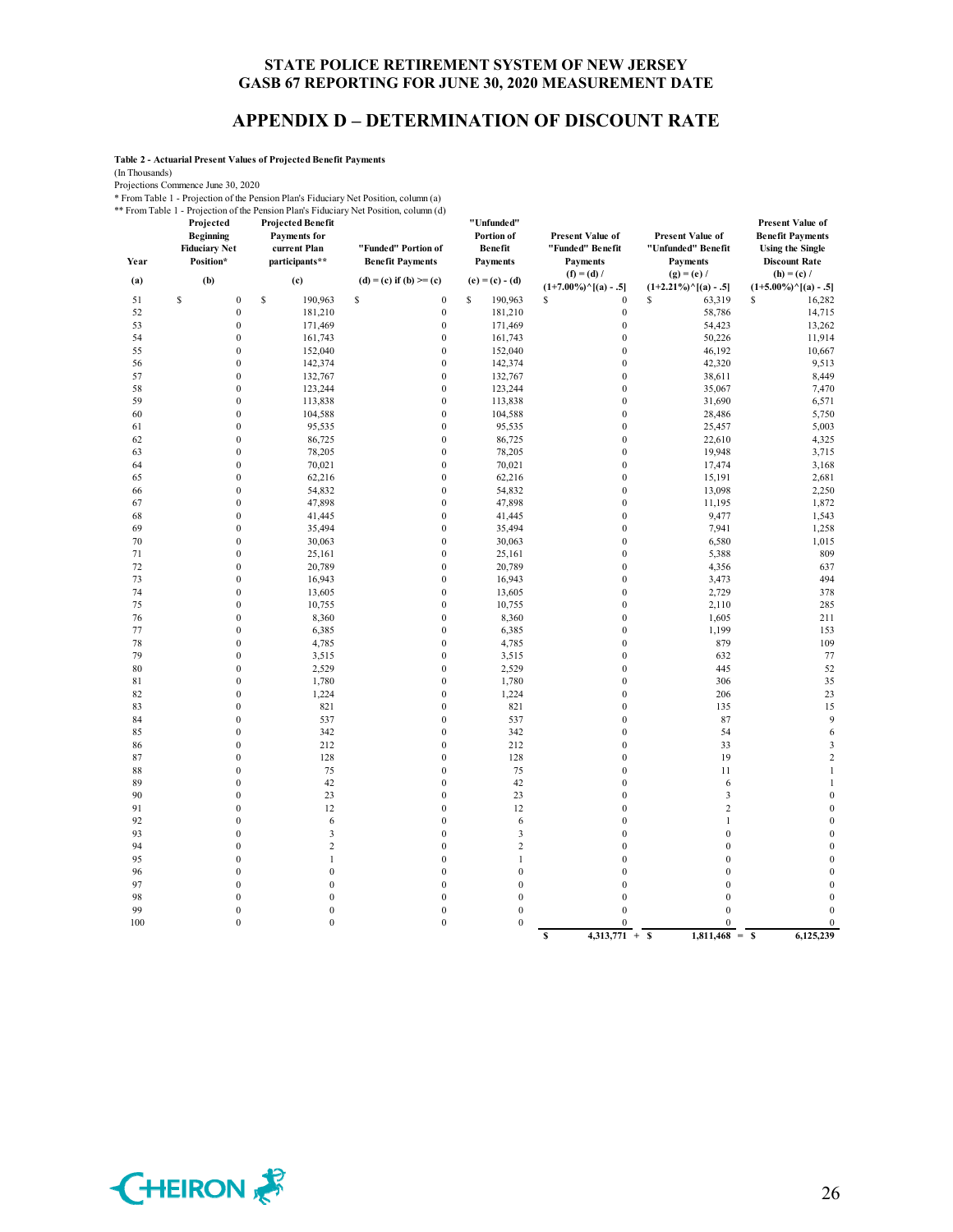## **APPENDIX E – GLOSSARY OF TERMS**

## **1. Actuarially Determined Contribution**

A target or recommended contribution for the reporting period, determined in conformity with Actuarial Standards of Practice based on the most recent measurement available when the contribution for the reporting period was adopted.

## **2. Actuarial Valuation Date**

The date as of which an actuarial valuation is performed. This date may be up to 24 months prior to the measurement date and up to 30 months prior to the employer's reporting date.

## **3. Entry Age Actuarial Cost Method**

The actuarial cost method required for GASB 67 calculations. Under this method, the actuarial present value of the projected benefits of each individual included in an actuarial valuation is allocated on a level basis over the earnings of the individual between entry age and assumed exit ages. The portion of this actuarial present value allocated to a valuation year is called the Service Cost. The portion of this actuarial present value not provided for at a valuation date by the actuarial present value of future service costs is called the Total Pension Liability.

## **4. Measurement Date**

The date as of which the Total Pension Liability and Plan Fiduciary Net Position are measured. The Total Pension Liability may be projected from the Actuarial Valuation Date to the Measurement Date. The Measurement Date must be the same as the Reporting Date for the plan.

## **5. Net Pension Liability**

The liability of employers and nonemployer contributing entities for employees for benefits provided through a defined benefit pension plan. It is calculated as the Total Pension Liability less the Plan Fiduciary Net Position.

# **6. Plan Fiduciary Net Position**

The fair or market value of assets.

# **7. Reporting Date**

The last day of the plan or employer's fiscal year.